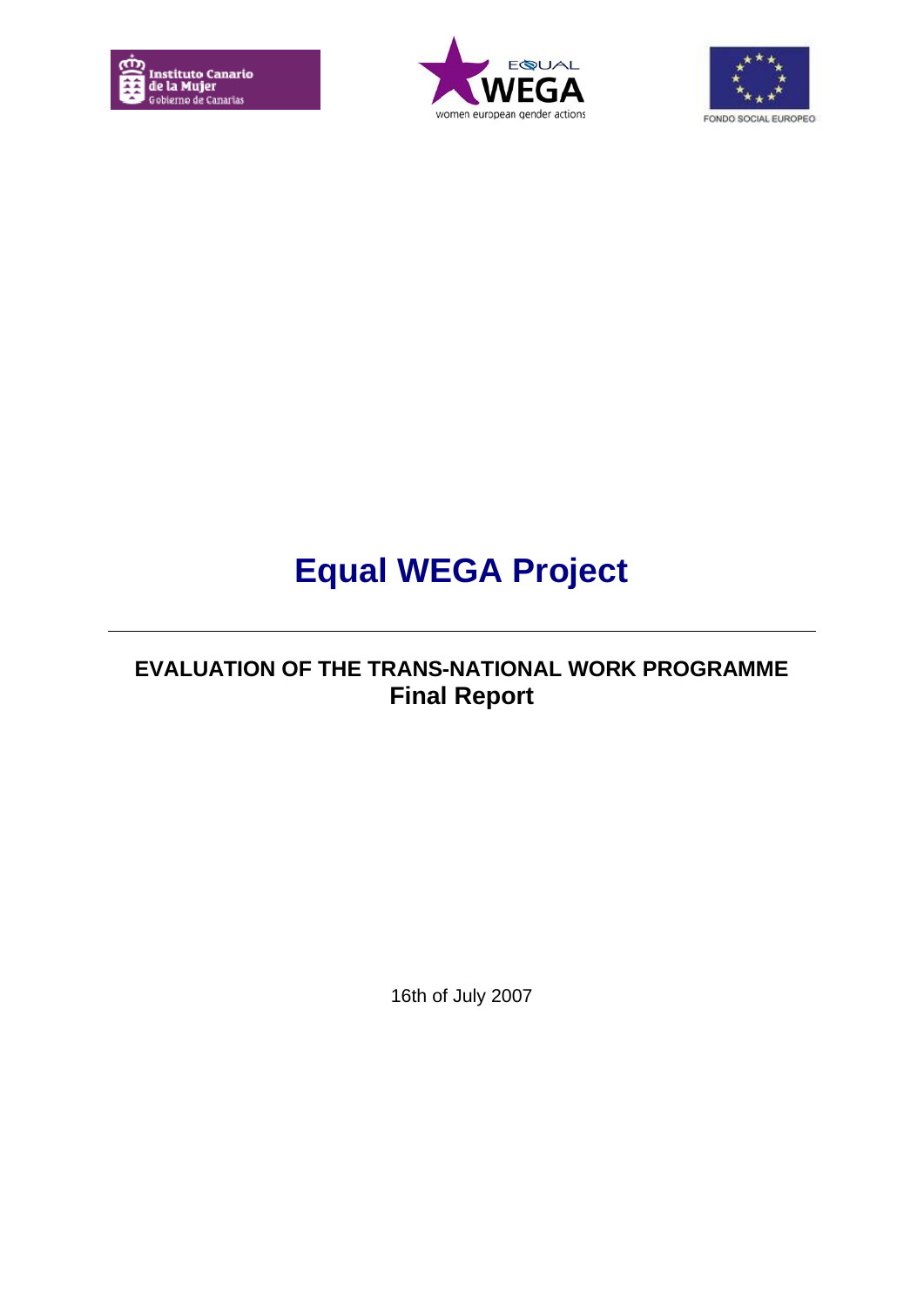





## **Rationale**

This report is in compliance with the general provisions on Structural Funds in Regulation (CE) 1260/1999 of the  $21<sup>st</sup>$  of June, and the commitment accepted by the groups of entities participating in the Equal WEGA Project (*Women European Gender Actions*) to provide continual follow up and internal evaluation of all the phases of this initiative, with special attention to driving trans-national co-operation and respect for the European Social Fund guidelines for measuring the effects of activities and to guarantee the efficiency of community interventions.

The actions for monitoring and evaluating this project are part of the responsibilities accepted by the Spanish DP in the organisational framework of the Trans-national Partnership and their prime objective is to record the degree of compliance of the Equal WEGA Trans-national Co-operation Agreement and the proper implementation of the Trans-national Work Plan signed in April 2005 by the following national projects:

#### **Klara! Network for Equal Pay and Gender Equality in the Labour Market** AUSTRIA

**Ess.ER.Ci Rewritten Social Contract** ITALIA

**Zaujmové Zdruzenie Zien Aspekt SLOVAKIA** 

**Zodlicnostjo Do Enakopravnosti Med Spoloma SLOVENIA** 

**Ariadna** SPAIN

As stated in the reference instruments for their application, established by the aforesaid Regulation and taken on board in the design of the trans-national evaluation system constructed on the basis of a consensus reached within the Trans-national Partnership, the purpose of an evaluation system divided into intermediate phases, consists of assessing the results of the actions implemented within the framework of the Project up to the date of issue of this report, and their pertinence and coincidence with the initially established objectives.

The aim here is to enhance the different DPs knowledge of the progress of the initiative while providing useful information for correcting any deviations that may have occurred and expand the scope of the achievements attained throughout the implementation process, and highlighting the singularities and conditions of the organisation and attributing responsibilities within the Trans-national Partnership and how apt this relationship of co-operation is in living up to the principal of trans-nationality in managing common interests and objectives, adapting working systems, producing joint tools and instruments and the exchange of ideas and experiences.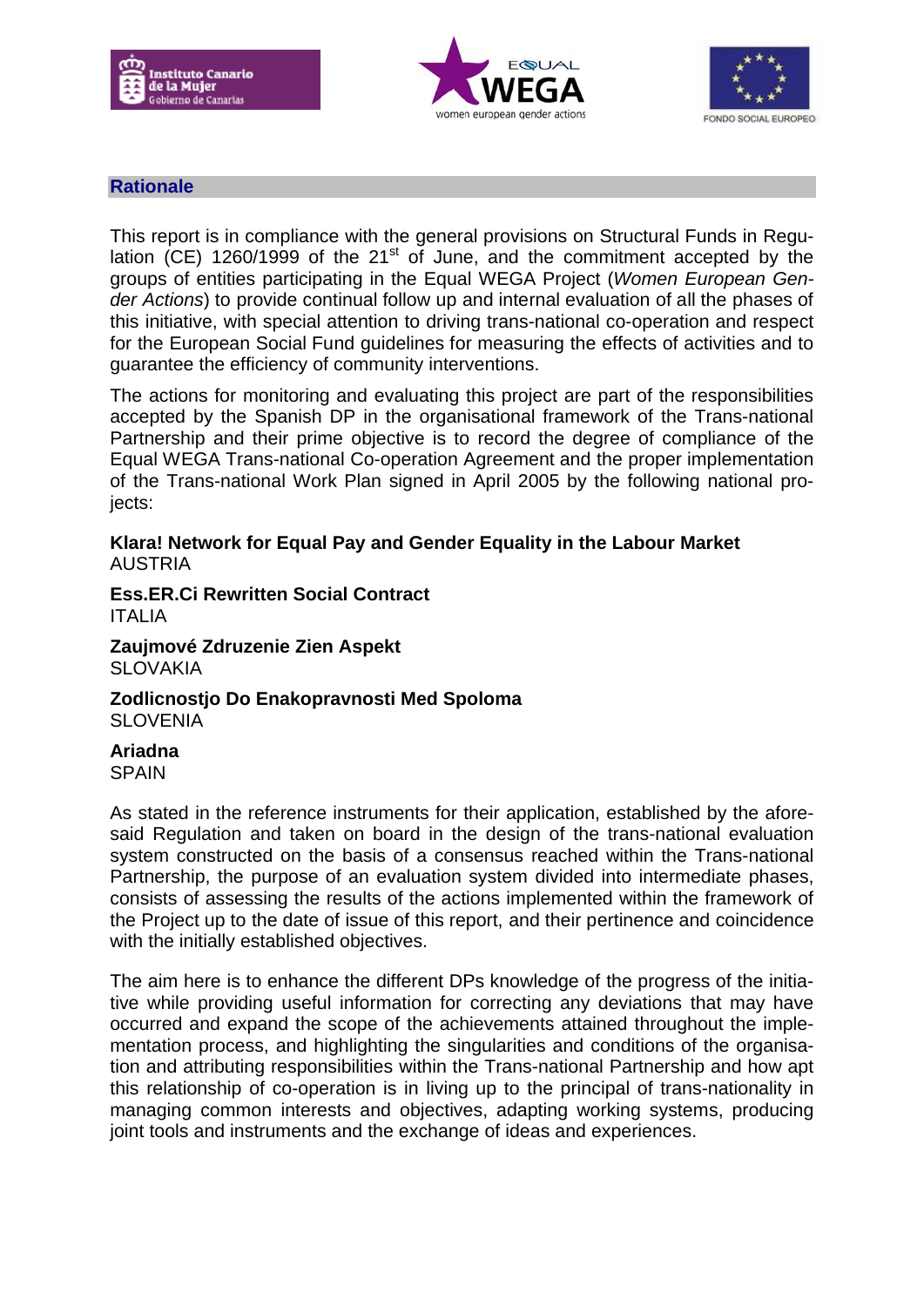





## **Periodicity**

The period encompassed by this report covers the actions implemented throughout the different phases of the project, from signing the Trans-national Co-operation Agreement (hereinafter TCA) in April 2005, to the 30<sup>th</sup> of June 2007.

#### **Methodology**

The methods and techniques used in this exercise are based on the guidelines of the Internal Evaluation Methodology Guide that aims to regulate the self-evaluation of Equal CI projects and whereby they are considered priority lines of the procedure: the survey, analysis of statistic and documental sources and group meetings.

In the TCA, all partner countries also agreed on a continuous trans-national evaluation system, based, in part, on the application of certain participative techniques (discussion groups, interviews with beneficiaries), which were not, in the end, implemented by the person responsible for this process.

However, with a view to adapting these proposals to the distinctive profile of the trans-national WEGA project and improve its monitoring formulae, a range of information recording tools have been designed at all levels of implementation, to be filled in by the Development Partnership and/or those in charge of implementing programmed actions. Their use during the tasks of monitoring and evaluation, undertaken by applying standard document models for collecting the relevant data on each of the actions, offers other benefits to the project insomuch that it makes it possible to keep partners informed about "the coherence, fit, concentration, efficacy and efficiency"<sup>1</sup> of these initiatives, hence helping to foster an internal debate and guide the re-orientation of working plans if this is considered necessary. This consists of:

| <b>TOOLS</b> | <b>Programme of Trans-national Meetings</b>     |
|--------------|-------------------------------------------------|
|              | Trans-national Meeting evaluation questionnaire |
|              | Action monitoring file                          |
|              | <b>Activities report</b>                        |

In all, this evaluation process is based on conducting the following interventions:

Revision of the documental sources derived from managing and implementing the project – including those already mentioned and the reports drafted by the participating DPs

Observation of the workshops and co-ordination meetings held

Design and completion – by the representatives of the entities involved – of evaluation and opinion questionnaires (after holding Trans-national Encounters)

Supervision of project channels of dissemination and communication

Recognition of the products developed within the framework of the project

**Contextual framework**

1

<sup>&</sup>lt;sup>1</sup> Trans-national Evaluation System. Agreed upon in the framework of the Equal WEGA Project TCA.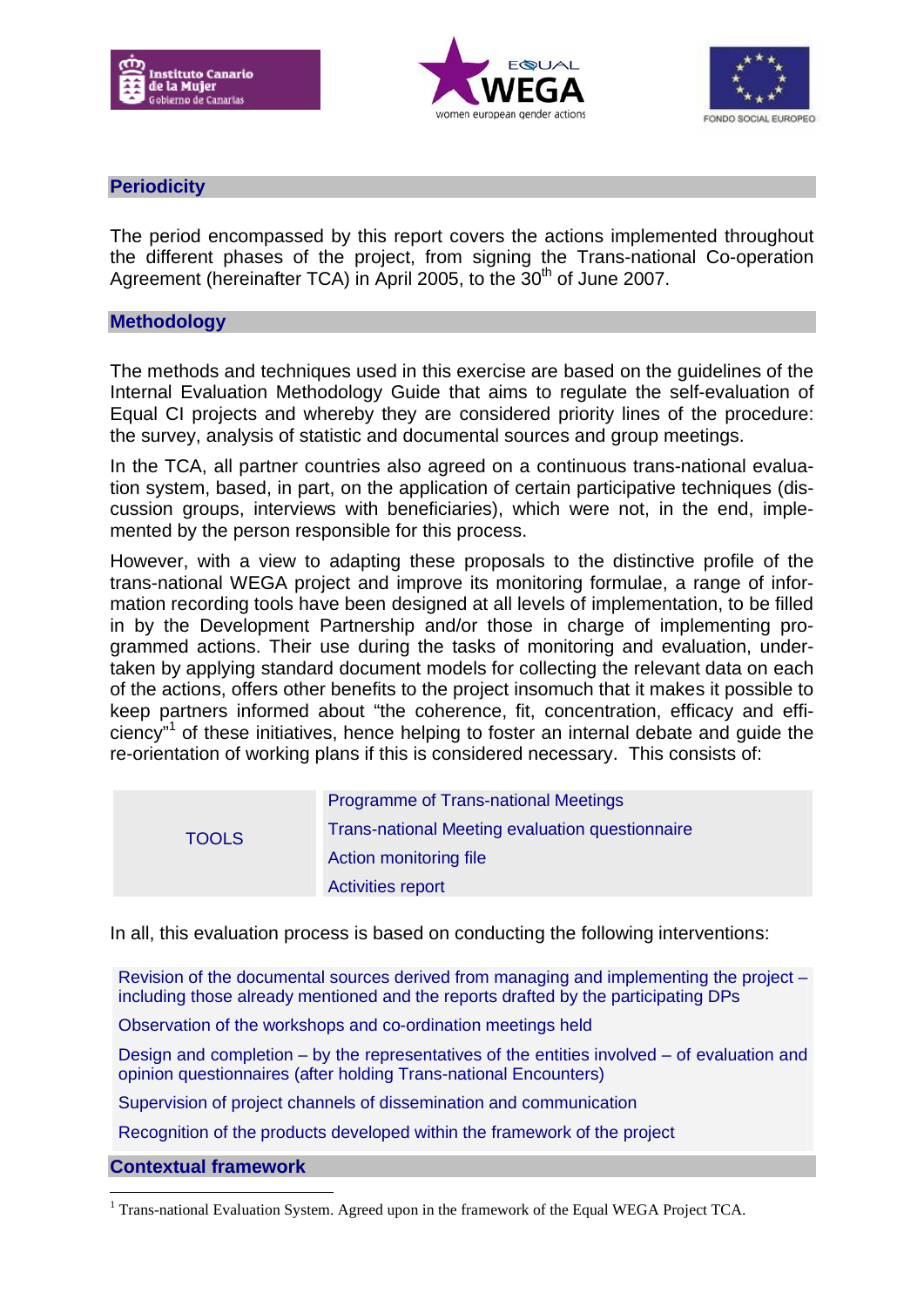

1





The **Equal WEGA Trans-national Work Plan** defines the objectives that are common to all partner countries and entities, the joint working system, the agenda and calendar of actions and the activities to be carried out to achieve the **common interest** of "promoting gender democracy, culture and equal opportunities for women and men in the labour market and social life and to design strategies to fight discrimination and favour capacity building and the professional life of women in public and private organisations"<sup>2</sup>.

In line with this interest, the different Development Partnerships participating in this commitment propose responding to the **common and general objective of the Trans-national Co-operation Agreement**, the axis for developing the Work Programme, by identifying "methods and tools for implementing actions, in different contexts of society, aimed at developing a broad gender culture and reduce gender discrimination in both public and private bodies"<sup>3</sup> .

These objectives arise from the detection of common problems and coefficients of sexual discrimination and inequality in the different countries that identify with different areas of priority action:

- Salary gap between women and men in the same position and of the same educational/training level
- **Inequality in the access for women to management posts in the private econ**omy
- Reproduction of gender roles and stereotypes in traditional education and training models
- **Female participation in public life and politics**
- Migrant women as victims of multiple processes of discrimination
- Absence or lack of gender perspective in political and social strategies
- Absence or lack of attention paid to gender issues at the management levels of public and private organisations

For these reasons, and based on the prior experience of some of the project partners in implementing Equal CI projects (Spain, Austria) and in recognising the need to remove the obstacles that prevent women and men from access to the labour market under the same conditions in the participant territories, the Trans-national Work Plan divides the actions to be implemented into three **specific blocks of objectives**:

- 1. Design, develop, promote and exchange tools and methods of communication to raise gender awareness among political and social actors from all sectors and among women themselves
- 2. Design, develop and exchange methods and tools for introducing competent gender training and teaching and for careers advice to eliminate segregation in the market for reasons of sex

<sup>&</sup>lt;sup>2</sup> Chapter A-1 (Fundaments and Objectives). Equal WEGA – Trans-national Co-operation Agreement

<sup>&</sup>lt;sup>3</sup> Chapter A-3 (DU common objectives). Equal WEGA– Trans-national Co-operation Agreement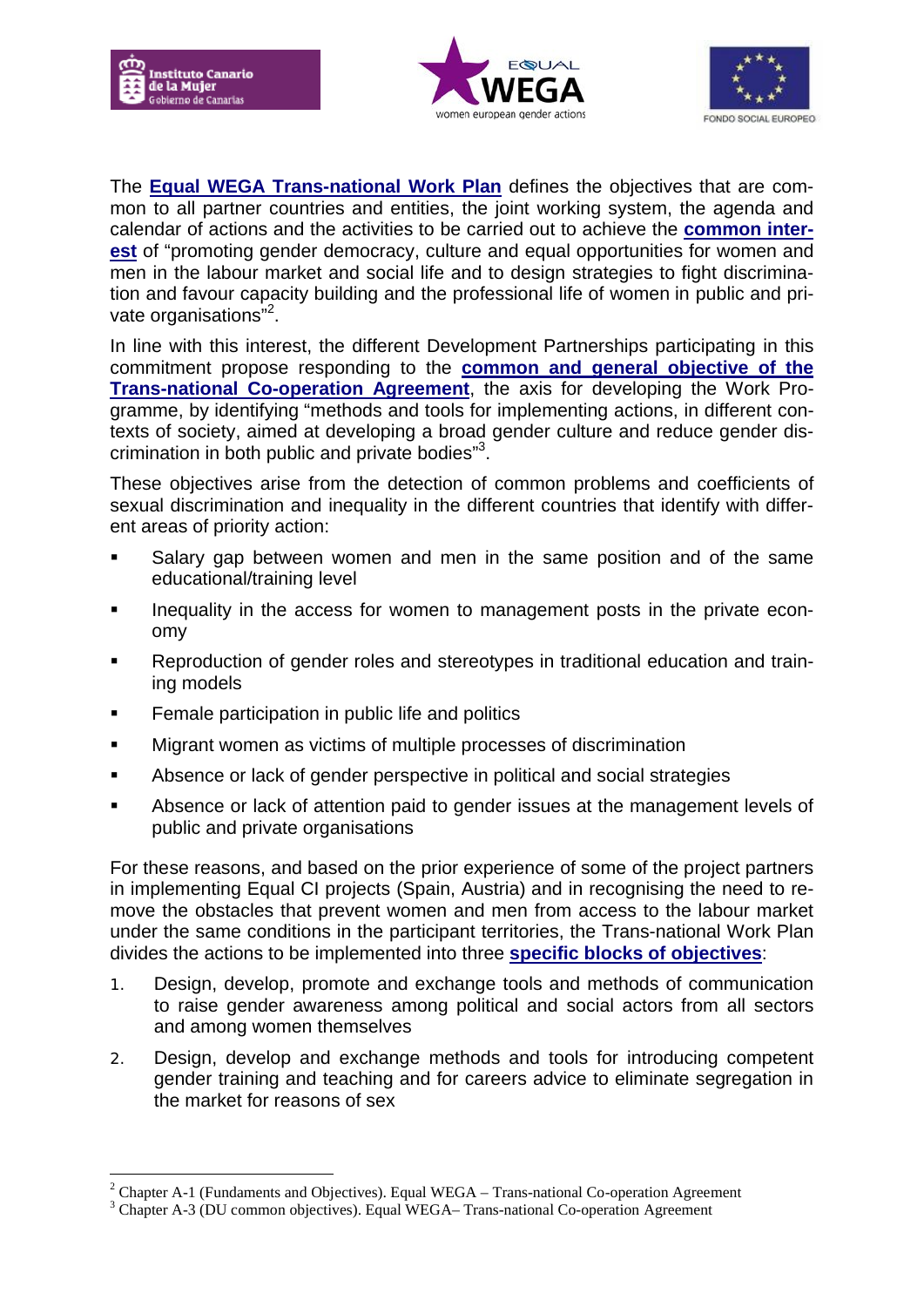





3. Design, develop and exchange tools and methods of gender management based on the evaluation of the impact of gender policies on public life and the value added in (public and private) organisations

Also, to enhance the expectations of optimising the results of the scheduled actions and attenuate the risks that may arise from factors like cultural diversity between participating countries, the partner DPs hereby agree:

- To implement joint activities between the entities of different countries to increase the potential for and capacity of analysis
- Integrate the national Development Unit in a trans-national work network to reinforce the regional / national position
- Bridge the gap between different perspectives based on ethnic, cultural and national differences to develop a broad and more general view of the same problem and offer the chance of testing more different ideas and methodologies
- Prepare visits by national experts to other countries by giving them all kinds of information (cultural and operative) to enable them to gain a better understanding of each Development unit and its project and to maximise the implementation of trans-national activities
- Involve each Development Unit in a parallel task and not merely in contacts and sporadic visits

To attain these ends and, at the same time, create feedback and enrich the national and trans-national activities, **the foundations of trans-national co-operation** are laid on developing initiatives for exchanging information, experiences and expert personnel in the different areas, the parallel development of innovative approaches and the joint generation of systems and products. Beyond creating meeting spaces and co-operation networks, the initiatives require an efficient management of resources (financial, material, technical, human resources) and an equitable administration in terms of responsibilities and commitments among the Development Units involved, in strict compliance with the governing principals of the Equal Community Initiative (Equal CI) and the mainstreaming priorities of the European Social Fund (ESF).

## **Motivation and pertinence of the project objectives**

Despite the fact that in the area of the European Union, and by extension in all Member States, equality between women and men is a formally recognised principal in the institutional body of law and that the guidelines used to formulate public policies should take this on board as a fundamental precept, areas of discrimination persist, together with gaps and deficits in complying with the recommendations about introducing the gender perspective in the planning, execution and evaluation of public policies and problems still to be addressed.

The general objective of the Equal WEGA project finds its origins in the concerns of the partner projects to fight the inequalities between women and men that persist in the national labour markets and which affect the participation of women in the different areas of public life.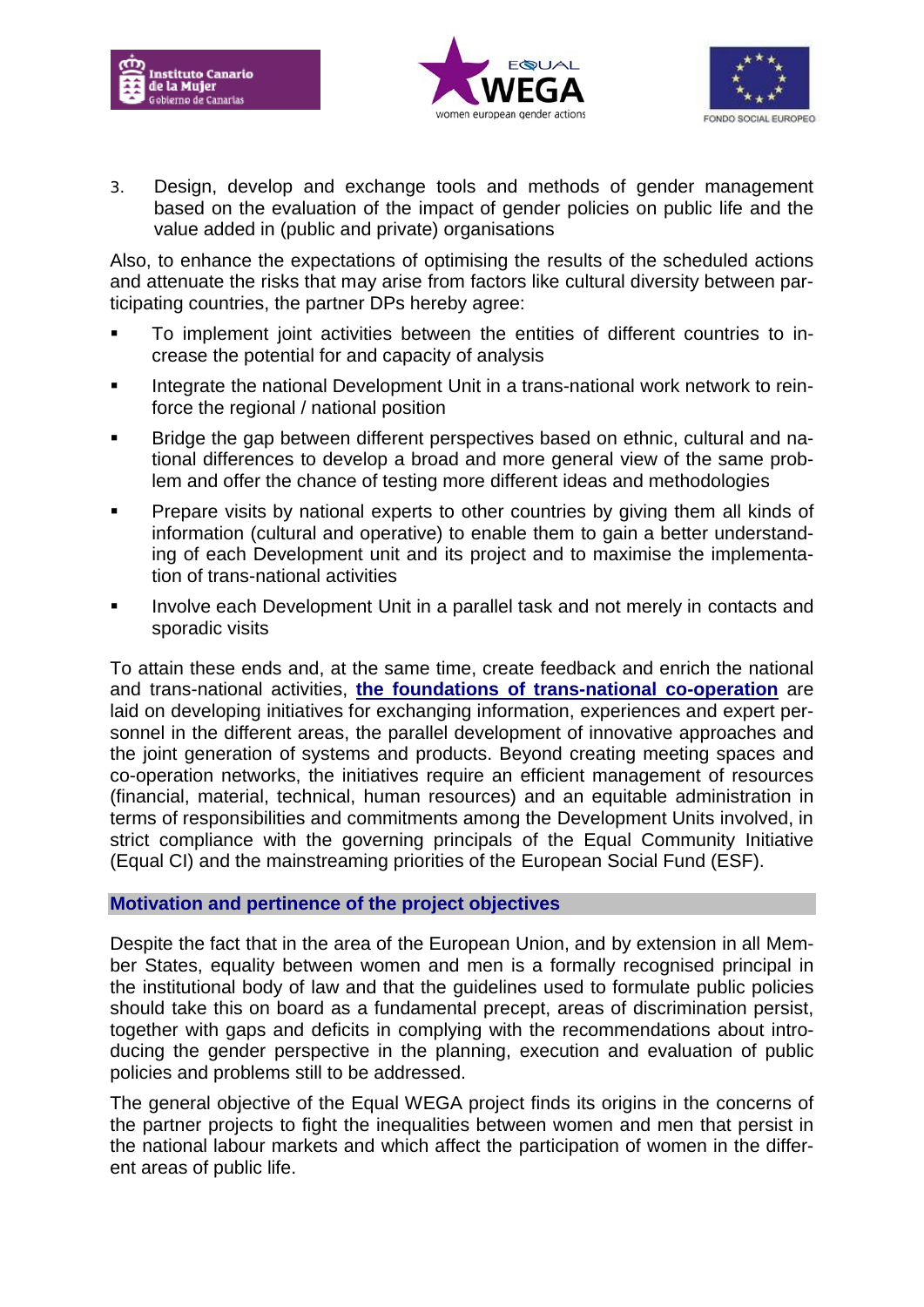





These inequalities, rooted in traditional gender stereotypes and reproduced through the channels of highest social and cultural impact (family, schools, the media), with repercussions on the distribution of social tasks and roles, placing women at a disadvantage, designating them the responsibility for reproductive or market work – without any kind of financial recognition and a lowly social rating – and placing barriers to their access to productive work – work that is done in exchange for a financial reward – and their participation in all areas and hierarchies of political and socio-economic decision making.

Hence, to ensure the coherence and the pertinence of this objective with the context of this initiative in each territorial area, the first step to take is to recognise the situation and the real condition of women and make it more visible by pointing out the obstacles that are placed in the way of their full personal, professional and social development, which are manifested in the identification of problems that are common to all the participating countries.

To this end, to provide objective data to illustrate the persistence and scope of the factors that impact on the discrimination of women in the respective geographic areas and which justify the need to address this scenario with common action strategies and instruments – in the form of awareness campaigns, training and education methods and tools, methods and tools for gender management in private and public organisations -, each partner DU provides the project with quantitative benchmark indicators that show that **the women** in these countries:

## **DO NOT access the labour market in the same conditions as men and that they suffer exclusion from markets due to unemployment-related reasons to a greater extent than men.**

| $\frac{9}{6}$  | <b>Employment Rate</b> |       | <b>Unemployment Rate</b> |              |
|----------------|------------------------|-------|--------------------------|--------------|
|                | Men                    | Women | Men                      | <b>Women</b> |
| <b>Austria</b> | 75.4                   | 62    | 4.9                      | 5.5          |
| <b>Italy</b>   | 69.9                   | 45.3  | 6.2                      | 10.1         |
| Slovenia       | 64.6                   | 50.9  | 15.5                     | 17.2         |
| Slovakia       | 70.4                   | 61.3  | 6.1                      |              |
| Spain          | 62.09                  | 39.27 | 10.9                     | 14.34        |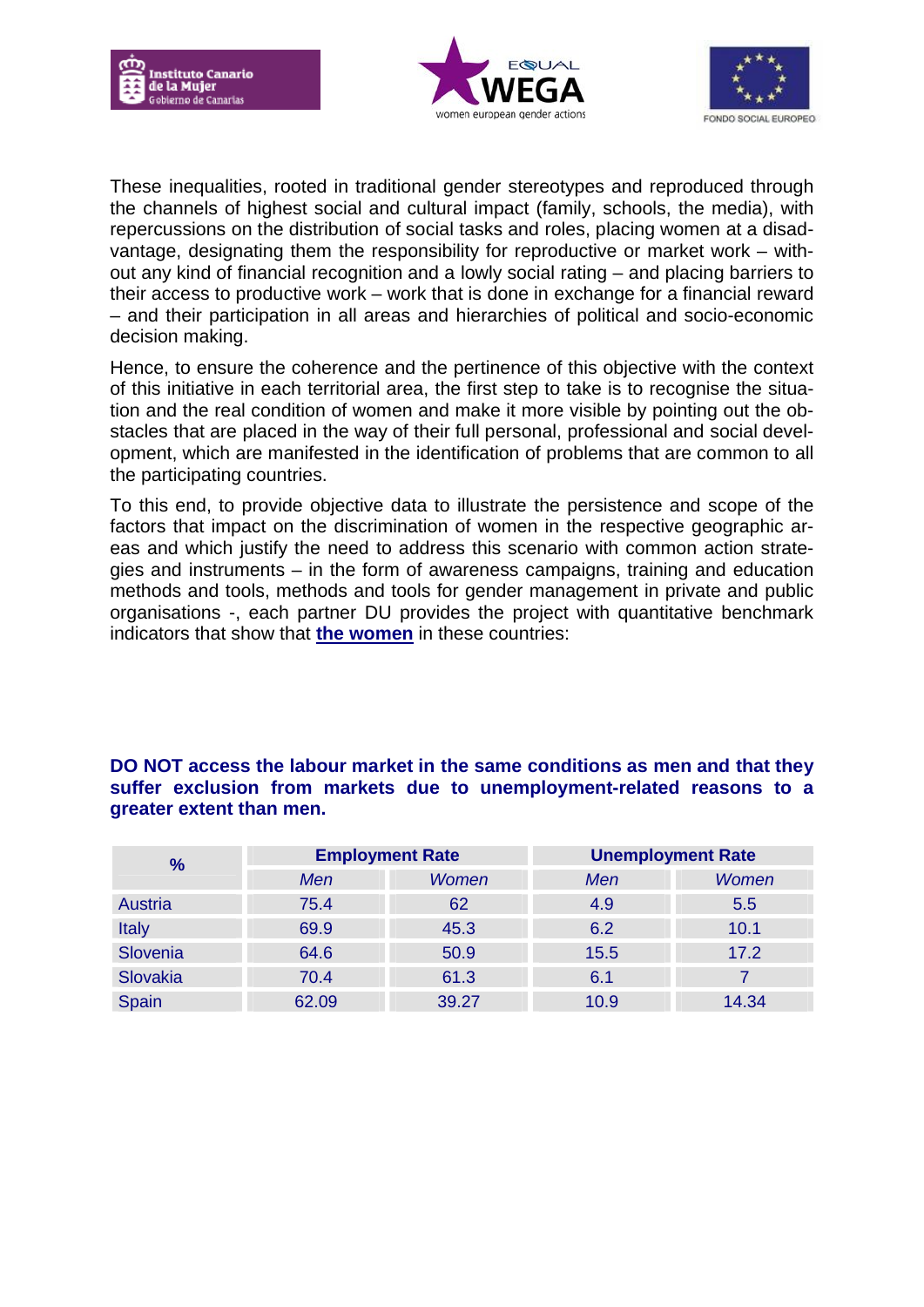

 $\sim$ 





## **THEY DO NOT receive the same income from salary and work bonuses as men in the same position and with the same accredited training.**

| % less   |      |
|----------|------|
| Austria  | 18   |
| Italy    | 9    |
| Slovenia | 24   |
| Slovakia | 11   |
| Spain    | 21.3 |

## **THE DO NOT access posts of representation and political power in the same conditions as men.**

| $\frac{9}{6}$         | <b>Men</b> | <b>Women</b> |                     |
|-----------------------|------------|--------------|---------------------|
| <b>Austria</b>        | 67.7       | 32.2         |                     |
| <b>Italy</b>          | 82.85      | 17.15        |                     |
| Slovenia              | 80         | 20           |                     |
| Slovakia              | 86.6       | 13.3         |                     |
| Spain                 | 63.58      | 36.41        | Representation in   |
| <b>Canary Islands</b> | 63.30      | 36.70        | Parliament (by/sex) |

## **THEY DO NOT access top management posts or decision making posts in the private economy in the same conditions as men.**

| $\frac{9}{6}$ | <b>Men</b> | <b>Women</b> |                       |
|---------------|------------|--------------|-----------------------|
| Austria       | 73         | 27           |                       |
| Italy         | 68.1       | 31.9         |                       |
| Slovenia      | 68.8       | 31.2         |                       |
| Slovakia      | 67.2       | 32.8         | Representation by/sex |
| Spain         | 73         | 27           |                       |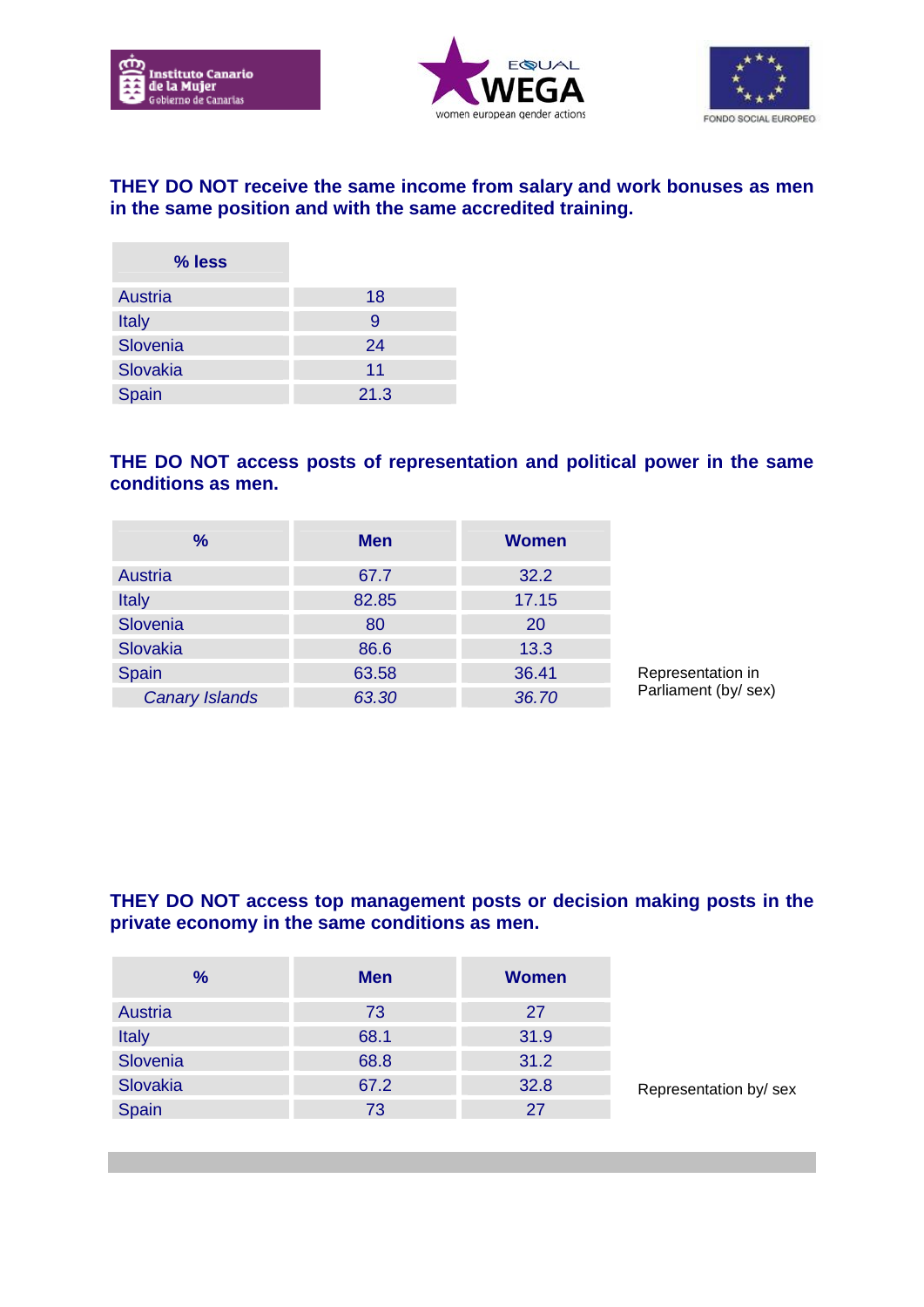





## **ANALYSIS OF THE RESULTS AND IMPACT OF ACTIONS**

To work in a co-ordinated and co-operative manner in the pursuit of the aforesaid objectives, the Equal WEGA project proposes an action agenda and calendar whose impact can be determined depending exclusively on qualitative data and references, because, during the intermediate evaluation processes, no quantitative data has been collected or assessed and the information collection instruments to determine the partial and final results of the actions implemented were qualitative, hence failing to comply with the terms and conditions of the TCA, and the qualitative techniques agreed upon (group discussions, interviews with beneficiaries) have been omitted.

Using this premise as a starting point, we now offer a summary of the activities scheduled in the Trans-national Work Plan to determine to what extent it has been fulfilled, indicate the itineraries followed in the implementation of said actions and to record the levels of participation and interaction of the entities and DPs involved.

#### **1. Design of an awareness campaign addressing the salary gap, paid work and non paid work.**

DPs and countries taking part: Ariadna (Spain) and Klara! Network for Equal Pay and Gender Equality in the Labour Market (Austria).

A joint bi-lateral work action that pursues an awareness raising impact among economic and socio-political actors that influence and decide about the dynamic and evolution of labour markets.

Itinerary:

Exchange of know-how and experiences in the course of the Trans-national Meeting held on the island of Lanzarote (Canary Islands) on the  $26<sup>th</sup>$ ,  $27<sup>th</sup>$  and  $28<sup>th</sup>$  of October 2005, in which the partial results of the research into the salary gap in the Canary Islands, directed and drafted by the University of La Laguna (Block I of the Equal Ariadna project), were presented. Presentation of the Trans-national Equal Pay Working Group and start of the process of choosing slogans, target population segments and supports on which this campaign is to be based.

Description of the scheduled awareness actions and training in impact strategies on the media and the population for dissemination and awareness actions on Equal Opportunity policies in the framework of the Trans-national Meeting held in Vienna (Austria) on the  $23^{\text{rd}}$ ,  $24^{\text{th}}$  and  $25^{\text{th}}$  of February 2006.

Presentation of the awareness campaigns in Austria and Spain, as a result of trans-national co-operation between partner DPs, in the framework of the "European Networks for Equal Opportunities: Gender, Multi-culturality and Labour Market" Meeting, held on the island of La Palma (Canary Islands) on the  $25<sup>th</sup>$ , 26<sup>th</sup> and 27<sup>th</sup> of October 2006.

#### **2. Adapting a gender awareness campaign aimed at teachers and political and social actors**

Participating DPs and countries: Ariadna (Spain), Ess.ER.Ci Rewritten Social Contract (Italy) and Zaujmové Zdruzenie Zien Aspekt (Slovakia).

Trans-national exchange of information and experience action to design a gender awareness campaign for target population sectors selected as a function of the ob-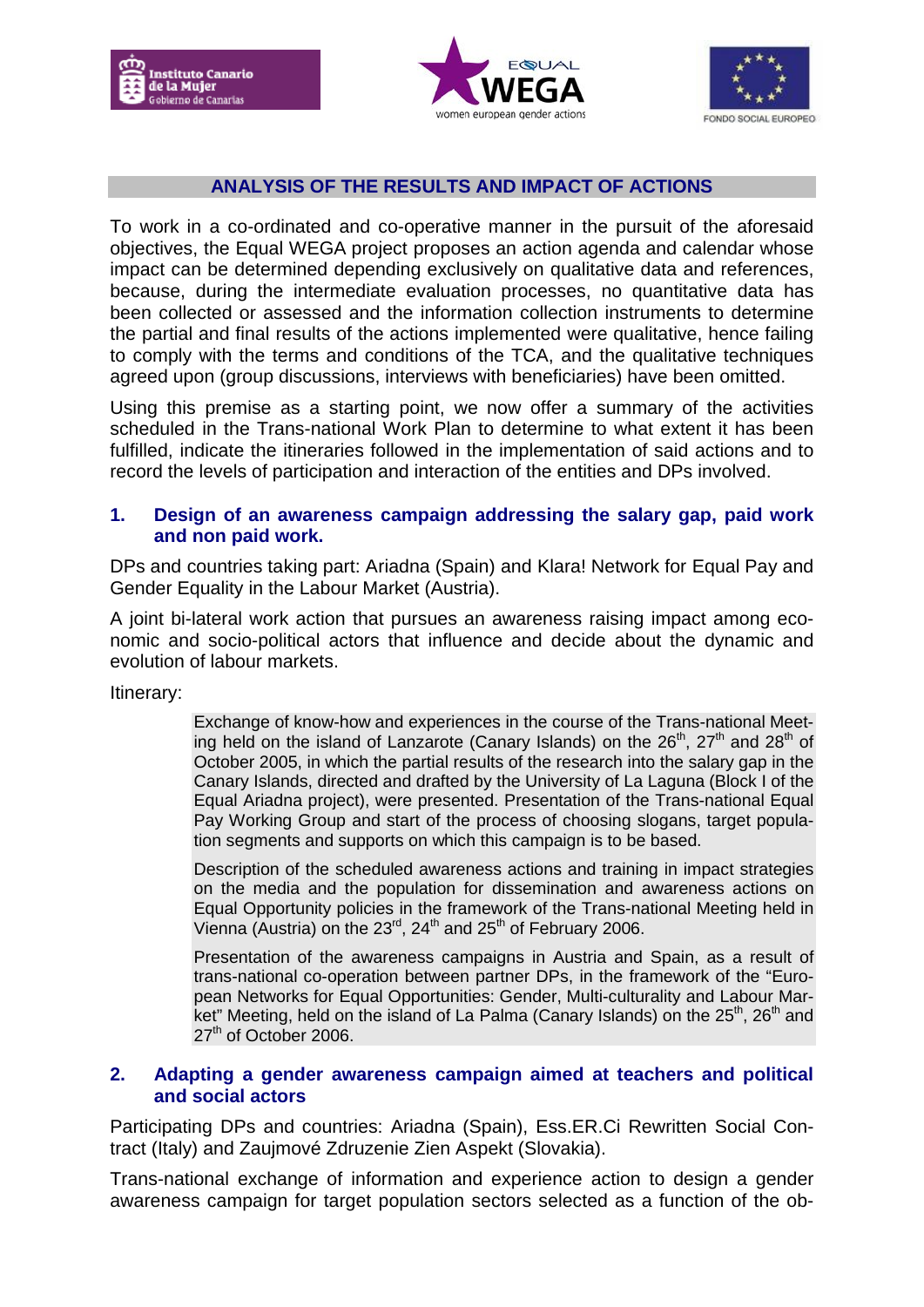





jectives pursued by each partner DP: Spain and Italy (women / political and social actors), Slovakia (teachers).

Itinerary:

Acquisition of know-how and start the debate on strategies for conducting joint awareness campaigns and dissemination during the workshops organised in the framework of the Trans-national Meeting held in Udine (Italy) between the  $29<sup>th</sup>$  of November and the 2<sup>nd</sup> of December.

Import/export of work strategies to disseminate and raise awareness about gender discrimination related issues in the framework of the Trans-national Meeting held in Vienna (Austria) on the  $23<sup>rd</sup>$ ,  $24<sup>th</sup>$  and  $25<sup>th</sup>$  of February 2006.

#### **3. Introduce, re-design and adapt focus group methodology for training actions and analysis methods**

Participating DPs and countries: Ariadna (Spain) and Klara! Network for Equal Pay and Gender Equality in the Labour Market (Austria).

Bi-lateral transfer action for the application model of social research with Focus Groups in projects for equal opportunities between women and men, designed and experimented successfully in developing island diagnoses of the situation of women in the Canary Island labour market by the Equal Sabina project in the first Equal CI call for projects (2002-2004) and introduced by the Austrian DU in their national project as a result of the commitment and will to exchange experiences and transnational action.

Itinerary:

Sending an expert trainer from the Equal Ariadna Equal project to run two focus groups – planned for training purposes – made up of members of the Austrian DU and other gender equality experts specialising in the salary gap. In both actions, organised in the cities of Vienna and Graz on the  $5<sup>th</sup>$  and  $6<sup>th</sup>$ of October 2005, a total of 16 people took part, 8 in each group.

## **4. Design training courses in the area of gender and the identification of quality standards. Experimentation of competent methods in gender teaching (introducing gender perspective in schools and education)**

Participating DPs and countries: Ariadna (Spain), Klara! Network for Equal Pay and Gender Equality in the Labour Market (Austria), Ess.ER.Ci Rewritten Social Contract (Italy) and Zaujmové Zdruzenie Zien Aspekt (Slovakia).

Trans-national joint parallel experimentation work with new methodologies for competent teaching and gender training models that can be adapted to each territorial context, with the identification and formulation of quality standards.

Itinerary:

Exchange of methodologies and experiences in this area with the visit to a school in Tmava (Slovakia), a pioneer in introducing gender perspective in educational methods and the staging of a Puppet Theatre play for gender co-education among groups of younger children, in the framework of the Trans-national Meeting held in Bratislava (Slovakia) and Vienna (Austria) on the  $17<sup>th</sup>$ ,  $18<sup>th</sup>$ ,  $19<sup>th</sup>$ ,  $20<sup>th</sup>$ and 21<sup>st</sup> of September 2005.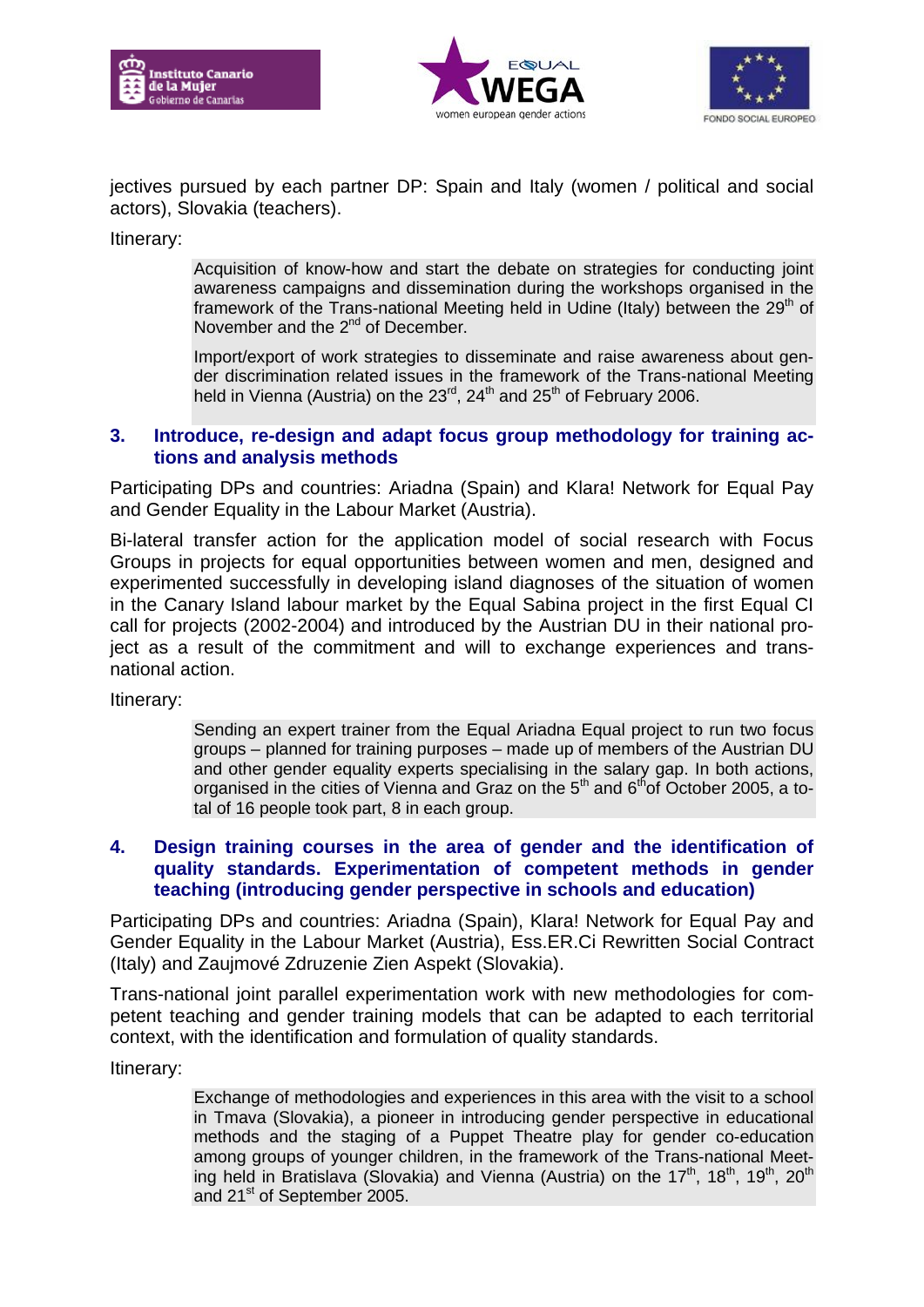





The exchanges made during this meeting are a trans-national contribution to implementing actions aimed at preventing the segregation of training and the labour market, developed in the Canary Islands. The manual edited was also offered to all partner DPs (in Spanish and English), having been translated by the Slovak DP.

Exchange of experience, methods and tools developed for training teachers and decision makers in the area of school guidance (Spain) and raising awareness among teachers (Spain – Italy), in the framework of the Trans-national Meeting held on the island of La Palma (Canary Islands) on the  $25<sup>th</sup>$ ,  $26<sup>th</sup>$  and  $27<sup>th</sup>$  of October 2006.

In the framework of the "Xchange :the long way to Equal Pay" International Conference, held in the city of Innsbruck in April 2006, an expert from the Austrian DP led a workshop on "quality standards for Gender training", valid and adaptable to different kinds of training given by the different partner DPs.

## **5. Exchange of methodologies for integrating an inter-cultural perspective in education and training**

Participating DPs and countries: Ariadna (Spain), Klara! Network for Equal Pay and Gender Equality in the Labour Market (Austria), Ess.ER.Ci Rewritten Social Contract (Italy) and Zaujmové Zdruzenie Zien Aspekt (Slovakia).

Trans-national action for exchanging experiences and importing methods (Slovakia) for integrating the specificities of the different situations and conditions arising from a multi-cultural reality in the area of education and training.

Itinerary:

Exchange of information, experiences and methods through the recognition of an exemplary entity (Tmava school) in which the work is approached from the perspective of cultural mediation, based on the percentage of immigrant pupils, and a visit to the Slovak association of Minority Rights Group and one of the member entities of the Austrian DU, which manages a counselling centre for immigrant women, to share formulae for organising actions in this area. All of this took place within the framework of the Trans-national Meeting held in Bratislava (Slovakia) and Vienna (Austria) held on the 17<sup>th</sup>, 18<sup>th</sup>, 19<sup>th</sup>, 20<sup>th</sup> and 21<sup>st</sup> of September 2005.

Exchange of experiences gained from mentoring immigrant women (Austria) and by identifying best practises in the application of a double mainstreaming approach (gender and multi-cutlurality) in formulating, planning and managing the Ariadna project (Spain), within the framework of the Trans-national Meeting held on the island of La Palma on the  $25<sup>th</sup>$ ,  $26<sup>th</sup>$  and  $27<sup>th</sup>$  of October 2006.

## **6. Identification of methods and tools for training in the area of gender and pay equality, paid work and non-paid work**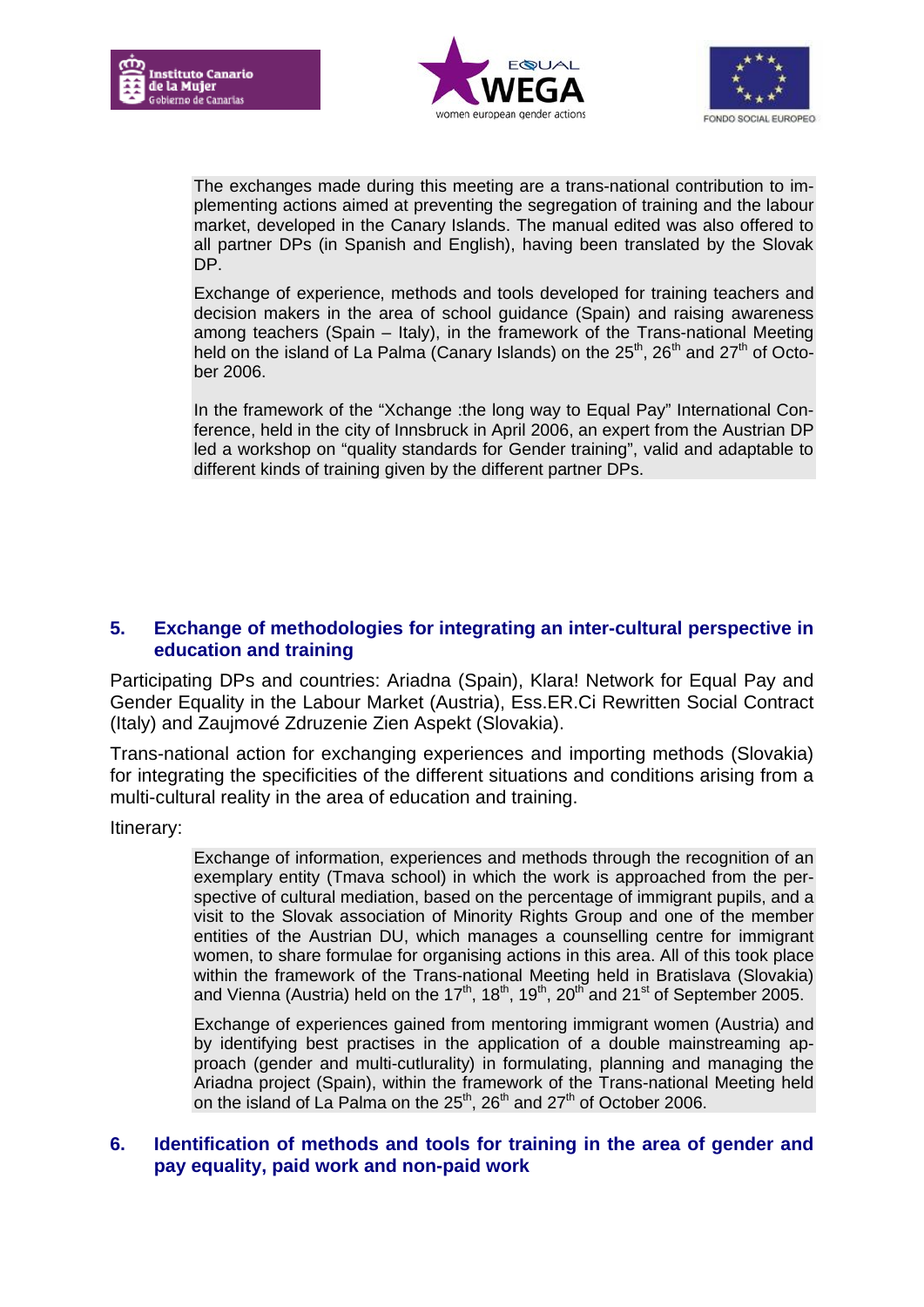





Participating DPs and countries: Ariadna (Spain), Klara! Network for Equal Pay and Gender Equality in the Labour Market (Austria), Zaujmové Zdruzenie Zien Aspekt (Slovakia).

Trans-national action to adapt and import methodology in this area.

Itinerary:

Participation of an expert from the Zaujmové Zdruzenie Zien Aspekt project (Slovakia) in a range of seminars aimed at training "EQUAL PAY experts" organised by the Austrian DU, between March 2006 and March 2007.

Presentation of the partial results of research into the pay gap in the Canary Island conducted as one of the actions of the Spanish national project under the responsibility of the University of La Laguna, within the framework of the Transnational Meeting held on the island of Lanzarote (Canary Islands) on the  $26<sup>th</sup>$ ,  $27<sup>th</sup>$ and 28<sup>th</sup> of October 2005.

Workshops held within the framework of the "X-Change: The long road to pay equality" Trans-national Conference held on the  $3<sup>rd</sup>$  and  $4<sup>th</sup>$  of April 2006.

#### **7. Identification and validation of gender indicators for evaluating the impact of gender policies and a description of the concept "gender responsibility"**

Participating DPs and countries: Ariadna (Spain), Klara! Network for Equal Pay and Gender Equality in the Labour Market (Austria), Zaujmové Zdruzenie Zien Aspekt (Slovakia), Zodlicnostjo Do Enakopravnosti Med Spoloma (Slovenia) and Equal Esserci (Italy).

Trans-national action to import and adapt methodologies and indicators for evaluating the impact of public policies on gender and on private enterprise, to different territorial contexts (from the experience of the Spanish DP).

Itinerary:

Workshop on gender budgeting, within the framework of the Trans-national Meeting held in Udine (Italy) from the 29<sup>th</sup> of November to the 2<sup>nd</sup> of December 2005. A workshop also in Innsbruck, April 2006.

Joint workshop, organised by the Italian and Slovenian DPs, to analyse the results of adopting the methodology, held in Slovenia in February 2007.

#### **8. Design and exchange methods for balancing competences in public and private organisations**

Participating DPs and countries: Ariadna (Spain), Klara! Network for Equal Pay and Gender Equality in the Labour Market (Austria), Zodlicnostio Do Enakopravnosti Med Spoloma (Slovenia) and ESSerci (Italy)

Trans-national transfer action (based on the experience of the Austrian DP) of methodology for professional gender guidance and, in parallel, to develop a methodology of gender competence balancing led by experts from Slovenia and Italy.

Itinerary: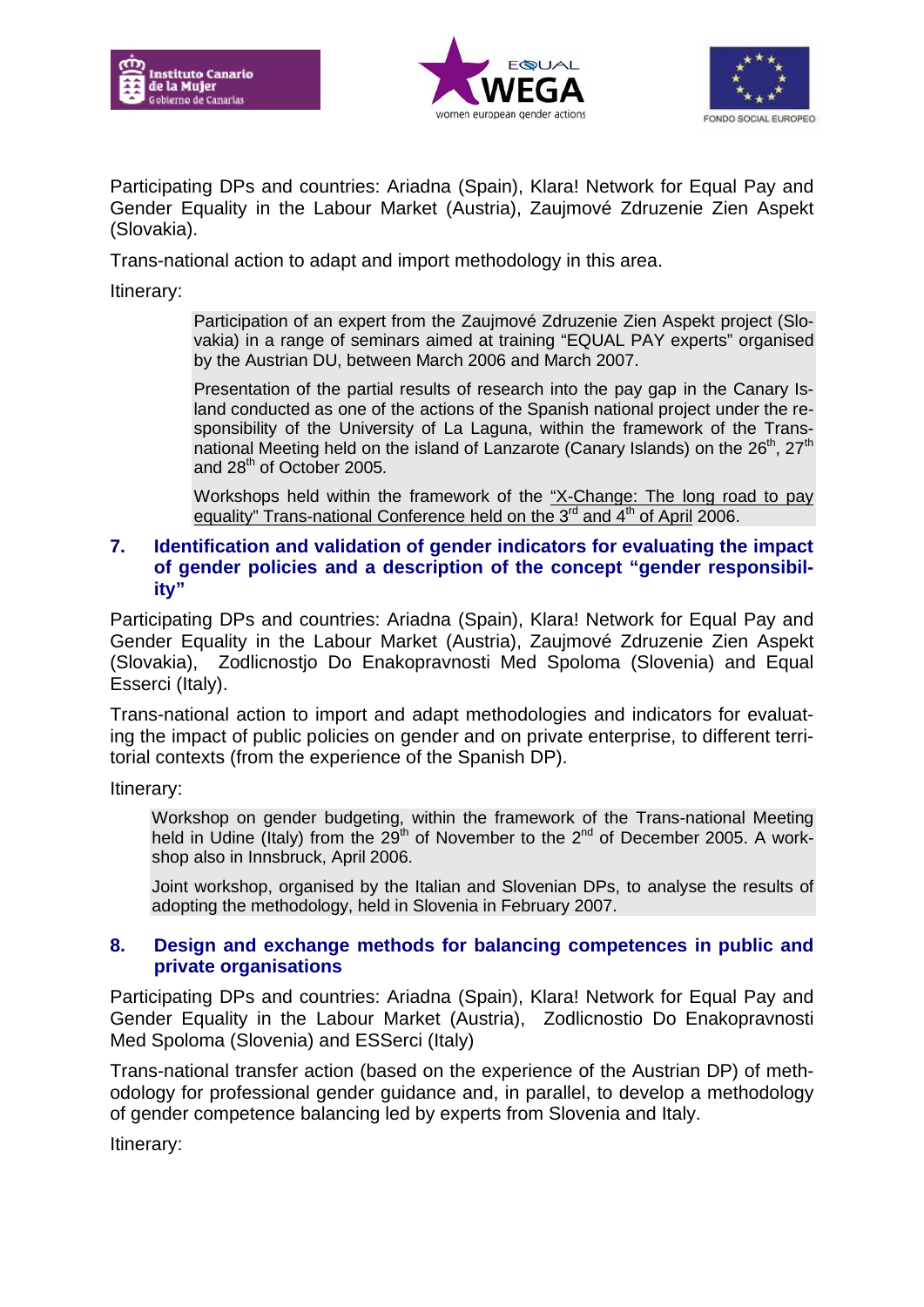





Workshop on the balance of competences, within the framework of the Trans-national Meeting held in Udine (Italy) between the  $29<sup>th</sup>$  of November and the  $2<sup>nd</sup>$  of December 2005.

Visit by representatives of the Ariadna project (Spain) to the offices of a member institution of the Klara! DU (Austria) that works in the field of counselling women who are victims of labour discrimination as an agency answerable to the Ministry of Health and Women: Advocacy for Equality between Men and Women at Work. Trans-national Meeting held in Vienna (Austria) on the  $6<sup>th</sup>$  of June 2006.

Lectures and exhibition of best practises for a range of subjects related to equal opportunities between women and men in private enterprise and access for women to decision making management posts, within the framework of the Best Practises for Gender Equality International Conference held in Zagorje ob savi (Slovenia) on he  $8<sup>th</sup>$  and  $9<sup>th</sup>$  of June 2006.

Joint seminar, organised by the Italian and Slovenian DPs, to analyse the results of editing a thematic manual as one of the actions established in their national project, held in Slovenia in February 2007.

The trans-national programme of activities also includes five **International Conferences**, as actions forming part of national projects in the organising countries:

## **Best practises for Equality between Genders.**

Venue and date: Zagorje ob Savi (Slovenia) –  $8<sup>th</sup>$  and  $9<sup>th</sup>$  of June 2006 DP responsible for the organisation: Zodlicnostjo Do Enakopravnosti Med Spoloma Objective: Analyse strategies and exchange methodologies for promoting women at work, their access to top management posts and leadership in private enterprise, and to move towards improving their financial situation by closing the salary gap between the sexes.

## **X-Change. The long road to Pay Equality.**

Venue and date: Innsbruck (Austria) –  $3^{\text{rd}}, 4^{\text{th}}, 5^{\text{th}}$  and  $6^{\text{th}}$  of April 2006 DP responsible for the organisation: Klara! Network for Equal Pay and Gender Equality in the Labour Market (Austria)

Objective: Organisation and delivery of workshops on gender and inter-culturality, quality in gender training, equal pay awareness and Gender budgeting.

Participation: 80 experts in gender equality from the DPs participating in the transnational project and key actors in the different socio-economic, territorial contexts.

## **Women of the World: gender, multi-culturality and the labour market.**

Venue and date: Santa Cruz de Tenerife (Canary Islands) –  $24^{th}$ ,  $25^{th}$  and  $26^{th}$  of April 2007

DP responsible for the organisation: Equal Ariadna

Objectives: 1) Presentation of the results of exemplary national projects (equality in enterprise – Slovenia -, re-written social contract – Italy -, women in politics – Italy -, gender sensitive education (Slovakia), introduction of the professional profile of equal pay agents (Austria). 2) Presentation of the products of the trans-national Equal WEGA project. 3) Introduction to recognising the situation and conditions of women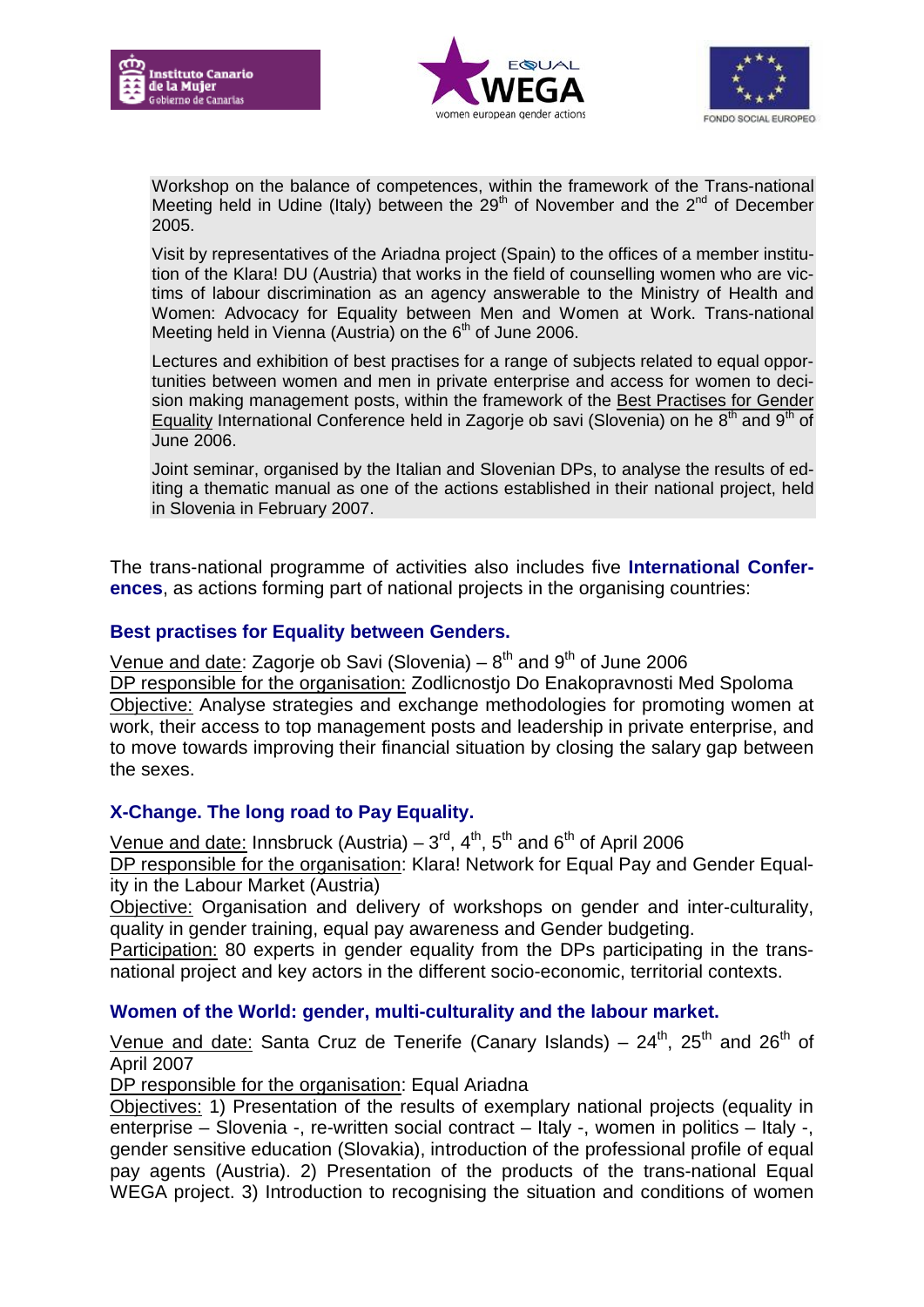





of different ethnic and cultural origin (Mexico, Iran and the Democratic Saharaui Arab Republic). 4) Develop the concepts of globalisation and inter-cultural mediation from the gender perspective.

Participation: 350 experts in gender equality from the DPs participating in the transnational project and key actors in the different territorial socio-economic contexts and final beneficiaries (university students, associative movement, unemployed women, etc.)

## **International EQUAL WEGA Conference in Bratislava.**

Venue and date: Bratislava, Slovakia. 21<sup>st</sup> of September 2006. DP responsible for the organisation: ASPEKT.

Objectives: 1) Presentation of positive actions developed within the framework of the national projects of the five partner countries. 2) Presentation of activities engaged in within the framework of other Equality initiatives in the Slovak Republic. 3) Presentation of the play "Annie the Rose and Tony the Bruise" for children. 4) Meeting of the trans-national management committee for co-ordinating project management.

Participation: Member Development Units, Slovak DP, experts from various countries and the general public interested in the issue.

## **International Conference "Women and Employment: Experiences to compare".**

Venue and date: Trieste, Italy. 25<sup>th</sup> and 26<sup>th</sup> of June 2007.

DP responsible for the organisation: Esserci, Italy.

Objectives: 1) Presentation of positive actions developed within the framework of the national projects of the five partner countries. 2) Training/information by experts on different facets of the EQUAL Community Initiative (Trans-national Co-operation; Sustainability; Development Partnerships as a means of management) 3) Information about the new European programming, employment policies from a gender point of view and ways of overcoming sexist stereotypes. 4) Presentation of the final transnational output, the "EQUAL WEGA: Ways to Equality" DVD.

Participation: Partner Development Units, Italian DP, experts from different areas and the general public interested in the matter.

As a consequence, having seen that the aforesaid activities have actually been carried out, pursuant to the documentation provided by the different DPs and the monitoring of the programmes that they are subject to, we can verify **a high degree of fulfilment of the agenda and the calendar of the Trans-national Work Programme.** 

From a consideration of the purposes these actions are aimed at and the contents established in the planning and implementation of these actions, one can conclude that they are **coherent with the project objectives** and **their implementation is pertinent** in the socio-cultural, economic, political, legal and institutional contexts of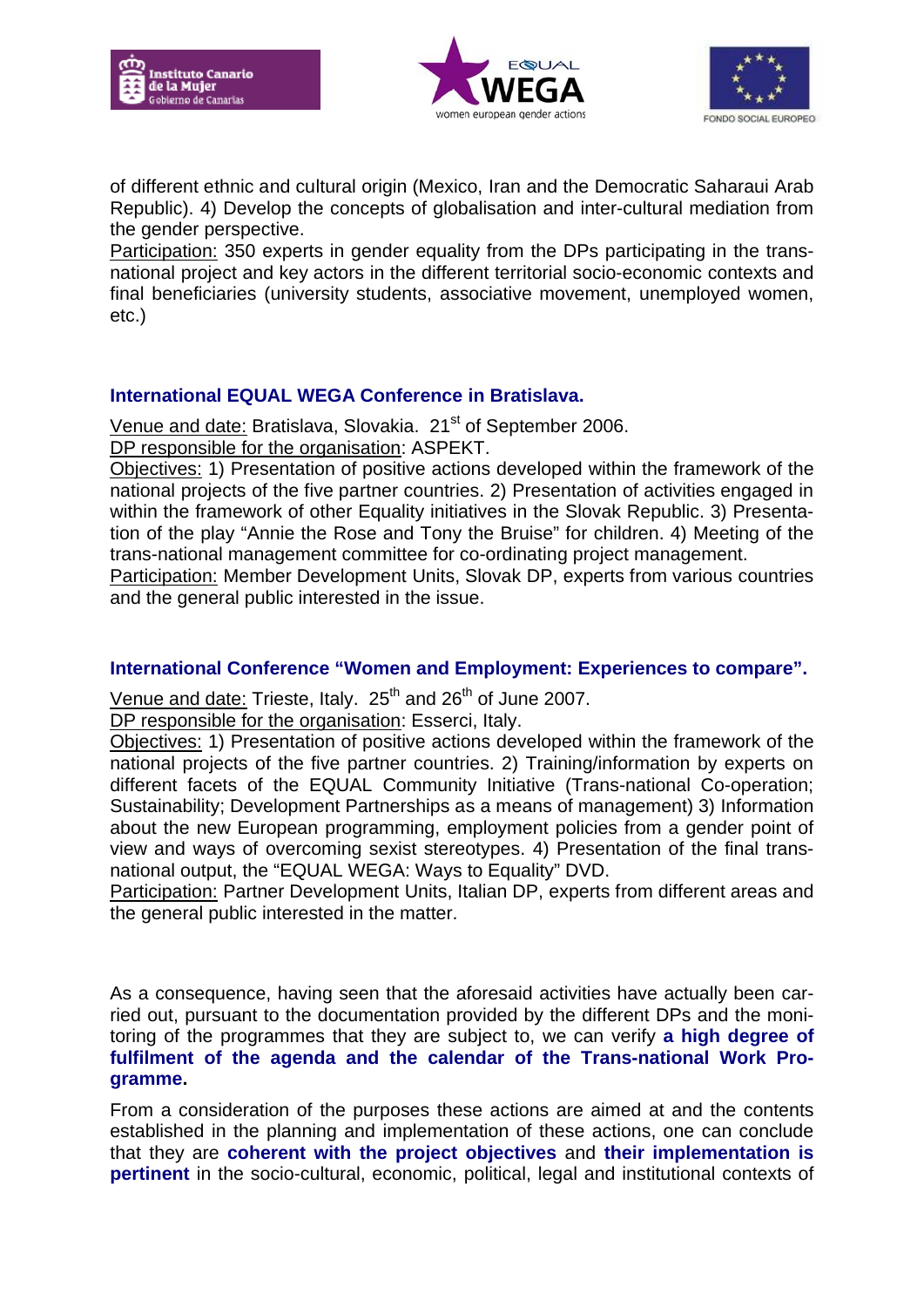





the geographic regions involved, within the strategic framework and the general European, national and regional policies of employment and equal opportunities.

Following this line of analysis, the leading results and the main impacts of applying these actions in the general framework of the trans-national project can be seen, as they can in the parallel development of the different national projects:

| <b>KEY RESULTS</b>                                                                                                                                                                    | <b>Impacts</b>                                                                                                                                                                                                                                                                                                              |  |
|---------------------------------------------------------------------------------------------------------------------------------------------------------------------------------------|-----------------------------------------------------------------------------------------------------------------------------------------------------------------------------------------------------------------------------------------------------------------------------------------------------------------------------|--|
| Production of documentation and reports on<br>the implementation of the activities, pro-<br>gramming trans-national activities and the<br>conclusions of their contents.              | Drive the development of a gender culture<br>in all social spheres, with special emphasis<br>on actors and institutions with decision<br>making capacity with regard to developing<br>strategies and policies in the area of edu-<br>cation, training and the labour market.<br>Adopt a multi-cultural perspective in deal- |  |
| Production of documentation and reports on<br>describing the communication plan and the<br>PTT evaluation system.                                                                     |                                                                                                                                                                                                                                                                                                                             |  |
| Production of documentation and reports on<br>how to adapt and the usefulness of the meth-                                                                                            | ing with gender issues in relation to gen-<br>eral policies.                                                                                                                                                                                                                                                                |  |
| odology, tools and strategies for the different<br>areas of intervention.                                                                                                             | Feed-back from the participating DPs<br>through an exchange of useful know-how.<br>experiences and methods for developing                                                                                                                                                                                                   |  |
| Adopt, develop and adapt joint methods,<br>tools and strategies in the different areas of                                                                                             | their respective national projects.                                                                                                                                                                                                                                                                                         |  |
| intervention (thematic) of the trans-national<br>project.                                                                                                                             | Observation of the possible transfer of in-<br>novative measures and actions between<br>the different national projects.                                                                                                                                                                                                    |  |
| Production of instruments (indicators and<br>manuals) to introduce the gender perspective<br>in the management of educational, training<br>and labour policies and initiatives.       | Improvement of the qualification and spe-<br>cialisation in gender issues within the dif-<br>ferent DPs.                                                                                                                                                                                                                    |  |
| Provision of methods and instruments for<br>introducing gender culture in all social<br>spheres, especially among actors and institu-<br>tions with decision making capacity with re- | Improvement of the instruments available<br>to DPs for impacting on the performance<br>and the efficiency of the actions in their<br>respective territorial contexts.                                                                                                                                                       |  |
| gard to developing strategies and policies in<br>the area of education, training and the labour<br>market.                                                                            | Reinforce aptitudes to develop networking<br>and co-operative action.                                                                                                                                                                                                                                                       |  |
| Developing the technical and practical ex-<br>perience and know how of the DPs involved<br>in the different issues addressed.                                                         | Comprehension and assessment of the<br>adaptability tool as a form of efficiency in<br>the trans-national work and initiative.                                                                                                                                                                                              |  |
| Specific training for hired personnel and ex-<br>pert professionals of the different DPs in<br>these areas.                                                                           | Significant advances in the comprehension<br>and inter-cultural relations - improvement<br>in overcoming difficulties arising from lin-<br>quistic diversity.                                                                                                                                                               |  |
| Development of awareness campaigns and<br>instruments and the information of key actors<br>and institutions about equal opportunities<br>between women and men.                       |                                                                                                                                                                                                                                                                                                                             |  |
| Exchange of experiences with the support of<br>experts of different ethnic and cultural origin.                                                                                       |                                                                                                                                                                                                                                                                                                                             |  |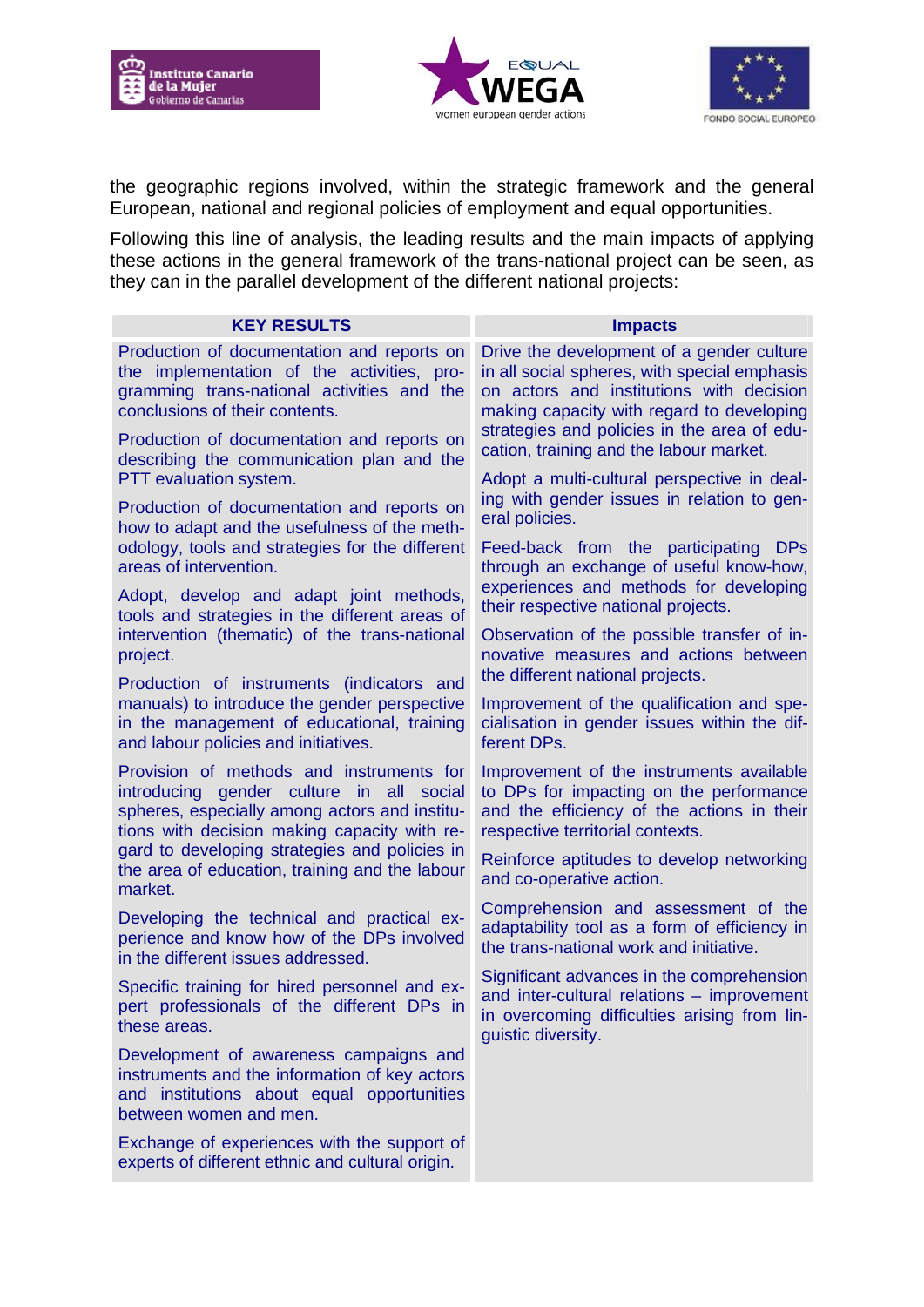





As part of the results of implementing and managing the trans-national project, special attention should be paid to the classification of the EQUAL WEGA project as a "trans-national success story" in Equal Opportunities in the area of the European Union.

This balance also allows us to determine the **coherence between the final results** – explained in general terms – **and the project objectives** and the positive impact these have had on national projects, insomuch as they drive their management with new action prospects and methodological instruments, hence enhancing perception and knowledge of the gender approach, based on a new vision of reality provided by the inter-action between experts/ and key actors from different cultural contexts and, finally, they recognise possible lines of action in their own territories in the innovative initiatives that have been implemented.

This impact can be defined more precisely if we bear in mind the fact that all the actions embarked on in the trans-national Work Plan provide **value added to the National Work Plan** of each partner DP, which can be seen in:

Learning networking on the Internet developed by Austria, in a constant task of introducing the feminist perspective in all their processes and actions related to labour relations and the creation of a Forum of Experts on Pay Equality, assessed as an innovative working methodology by the other partner countries.

Estimation of the feasibility of applying the Equal Pay training methodology in university education, promoted by the experience gained in the implementation of the Austrian national project.

Planning the awareness campaign by Spain and Austria, as a result of the provision of ideas that were worked on in the Lanzarote and Udine meetings, defining contents and messages that have a greater impact on the population groups that they are aimed at. Proposals have been presented in relation to the kind of products that could be adapted to other contexts and the possibilities of disseminating these beyond national borders to delimit contents by propitiating exchange between partner countries.

Adoption of new methodologies taken from the Analysis of Pay Inequality and the Analysis of the impact of equality policies in relation to the labour market. The partial conclusions presented by the University of La Laguna (Spain) in Lanzarote have provided a new form of "exploring reality", based on the diversity of the techniques used to collect information - assessed especially in the telephone survey -.

Learning and exchange of experiences by the Ariadna project (Spain) that have enriched the basic ideas for designing a manual for Work Package II (Prevention through training and awareness in education centres) as a trans-national product. The visit made to a school – member of the Slovak DP – has acted as a space for discussion and reflection on how to incorporate the gender perspective in the syllabus model and establish comparisons on the stereotypes that motivate labour segregation from school age. This Slovak entity incorporates ethnic minorities in its school, so the inter-cultural perspective has also been taken on board in the method they use to act with these groups in the educational field.

Adoption of Focus Groups methodology by Austria, as the result of a bilateral action with Spain. The results obtained have acted as a base for designing a questionnaire to be used in interviews with key social players, establishing a new method for researching and raising awareness about Equal Pay.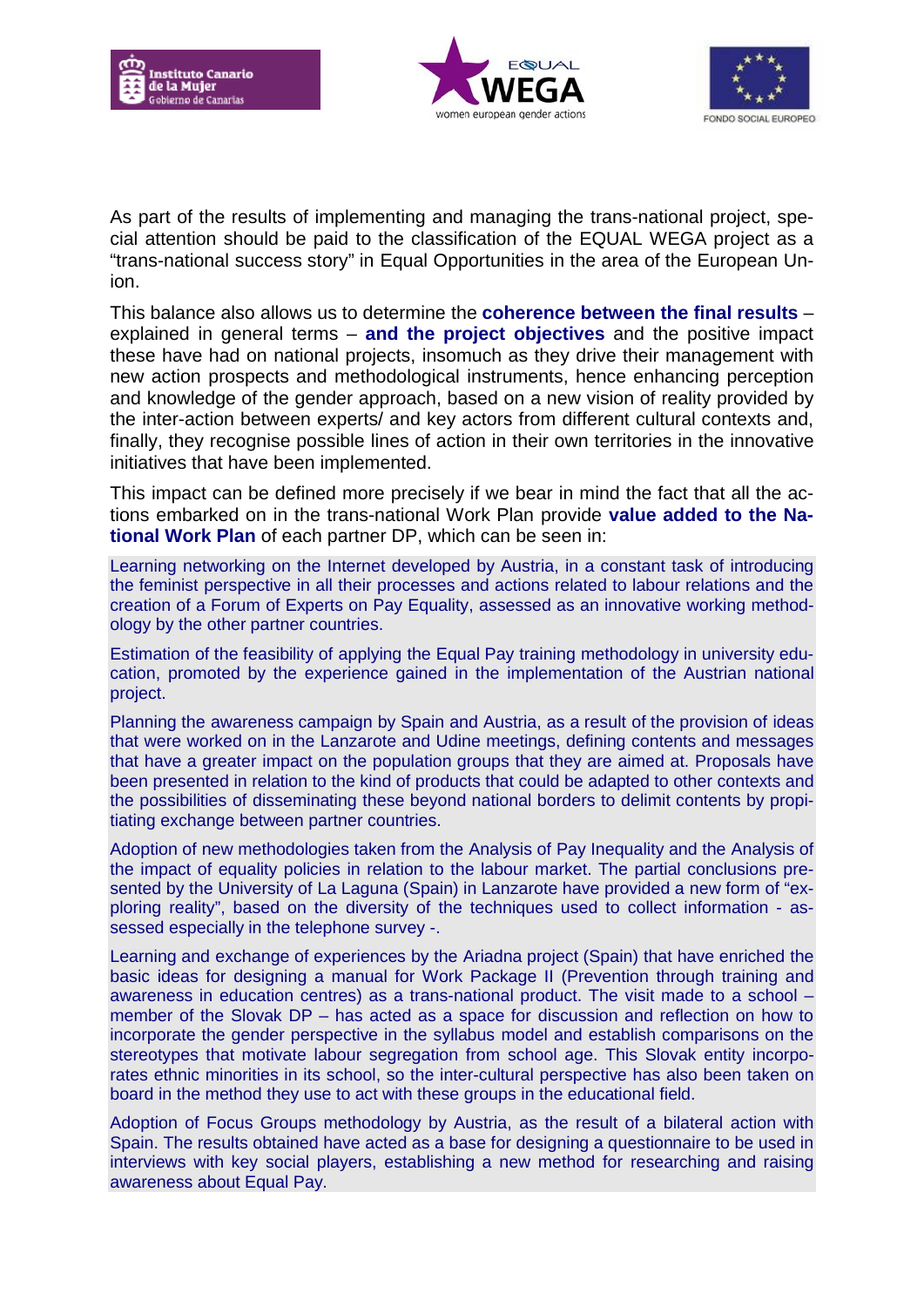





Adoption of new ideas to work on the personal competences and skills of women for finding employment and a better social development. In this sense, the Balance of Competences Workshop given in Udine (Italy) by experts from Austria, should be highlighted, as it has provided a new view for the Spanish DP with regard to drafting a training-employment orientation guide in the future.

Exchange of approaches for dealing with and providing attention for more vulnerable groups, providing new ways of tackling the obstacles that constrain their inclusion in the labour market (women, immigrants, young people seeking their first job, long term unemployed, etc.), clarifying concepts and contents to work on what is known as the "hidden curriculum". The Austrian experience is highly valued in this field for enhancing the work to be done by public employment services in Spain,

Spanish DP entities' learning from attending the meeting in Udine (Italy), with regard to Slovenia's experience in analysing the profile of female employees in companies using the competences balance.

Exchange and adoption of methodologies for tutoring women in segregated professions and professions traditionally dominated by men in the area of business, experimented on by the Spanish DP, based on new practises that have proved to be efficient in other territories.

Mutual learning, skill building among the staff and the acquisition of new intervention approaches in the area of education through an exchange of trainers and experts.

Increase in the transparency and visibility of the products and materials designed in the context of the national project for their trans-national dissemination among partners.

Adoption of working methodologies that have aroused the interest and participation of experts – workshops, round tables and debates – because of their potential for favouring interaction among participants.

With all this, the **impact of the actions** is not limited to the area in which the projects involved are implemented, applicable in the national and/or trans-national framework. It **transcends this area to the systems and structures** being acted upon to fight inequality and gender discrimination. In this case, it does so with the following effects:

Detection of structural and temporary variables related to equal opportunities in the sphere of employment common to the entire European space. It has been seen that there are socioeconomic and political problems that affect women in general and they affect immigrants in particular. This identification drives a mutual and shared task, generating new solutions to reduce the difficulties that directly affect both these groups.

Recognition of the bodies that manage the projects at trans-national level and greater visibility of the institutions that have recently joined European initiatives, as is the case of Slovakia and Slovenia. This fosters a relation of exchange and co-operation with other countries with more experience in actions of this kind, like Austria, Italy and Spain, merging interests in the search for joint solutions to common problems and exceeding the different levels of experience in the systems of work adopted in European projects.

Innovation and new perspectives for treating labour segregation, offering practical tools for enhancing the employability of women. On this point, we would like to highlight the Competence Balance technique as an efficacious methodology in exploiting hidden abilities aimed at labour inclusion and the empowerment of said abilities in daily life.

Exchange of information about the causes for unequal pay, finding similarities that impact on horizontal segregation in different countries. This analysis is complementary to the Aware-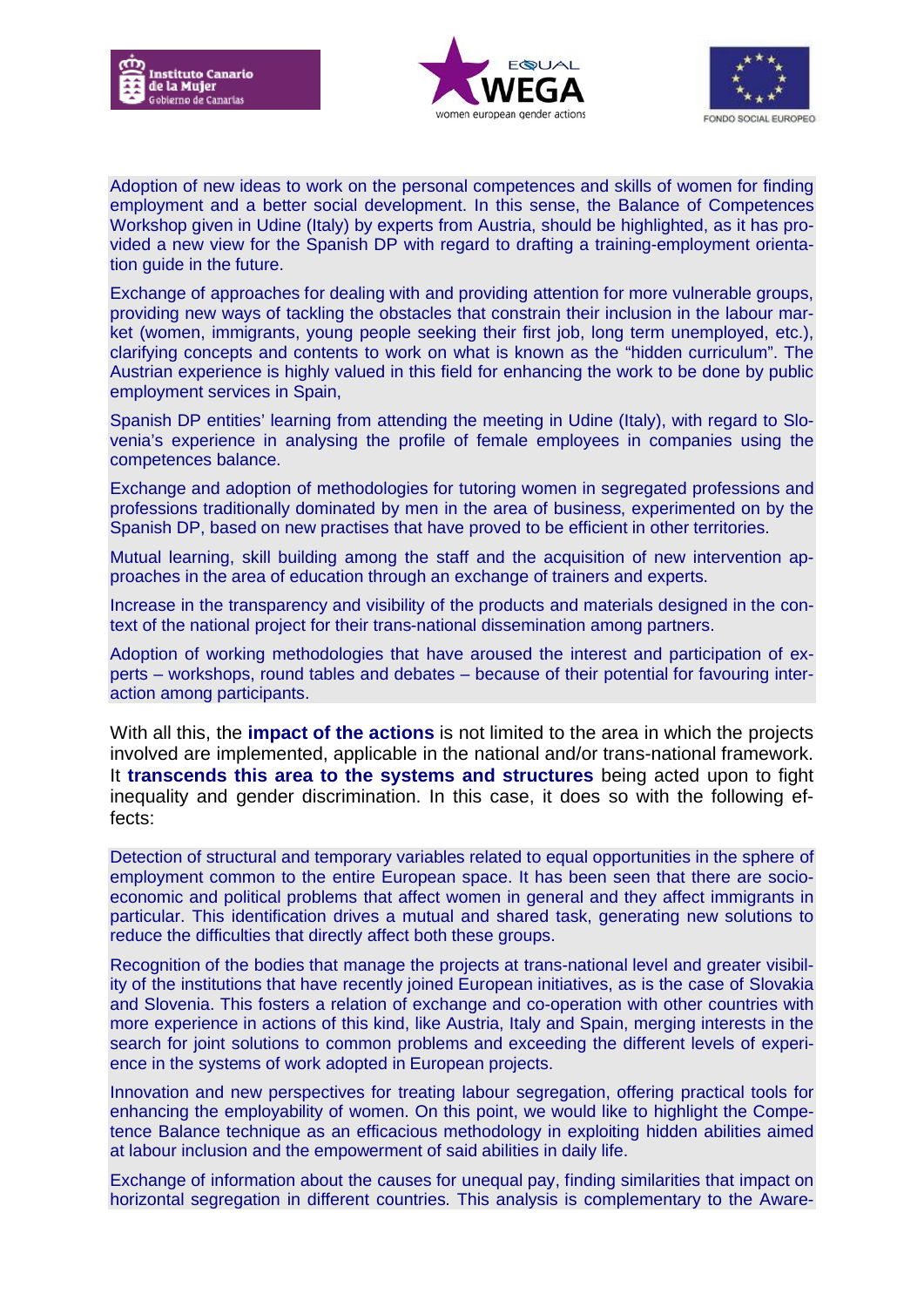





ness Campaign implemented and transfers the keys for its design aimed at raising social awareness about this kind of inequality.

Enhancement of approaches to importing and exporting experiences, fostering exchange between political authorities and public agencies that have an impact on adopting measures to combat discrimination.

#### **Analysis of the impact of the products designed**

The Trans-national Work Plan indicates the following as products of trans-national actions:

#### **1. Design and dissemination of an awareness campaign on gender equality and Equal Pay. Paid Work v. Non Paid Work.**

This was developed jointly by the Spanish and Austrian DPs, reaching a consensus between the two parties on the slogans and strategies used, but differentiated for each one of the planned territories on the basis of assessing the effects and impacts that each one wishes to provoke in their respective societies.

In the first case, the proposal suggests "trying sensitivity" with an exercise consisting of comparing similar elements at first sight – designed by a woman and a man – to highlight the fact that "pay discrimination is not a game".

| <b>Supports</b>                                     | <b>Means of dissemination</b>                                                                                                                                       | <b>Target population</b>                                                                                                               |
|-----------------------------------------------------|---------------------------------------------------------------------------------------------------------------------------------------------------------------------|----------------------------------------------------------------------------------------------------------------------------------------|
| <b>Postal Free</b><br><b>Posters</b>                | <b>Hoardings</b><br>Public phone booths                                                                                                                             | Social, economic,<br>educa-<br>tional and political players<br>with decision making power                                              |
| <b>Advertising spots</b><br>Interviews in the media | Awnings/Bus stops<br>Distribution in public service<br>centres<br>vehicles<br><b>Mass</b><br>transport<br>travelling preferential routes<br>Radio and written press | concerning the development<br>of policies and initiatives<br>related to employment and<br>equal opportunities<br>Population in general |

In the Austrian campaign, on the other hand, several slogans were used, based on an original idea: "We women deserve to earn more".

| <b>Supports</b>         | <b>Means of dissemination</b>           | <b>Target population</b>                                                                                                                   |
|-------------------------|-----------------------------------------|--------------------------------------------------------------------------------------------------------------------------------------------|
| Postal free             | <b>Exhibition in cinemas</b>            | Social, economic, educa-                                                                                                                   |
| <b>Posters</b>          | <b>Exhibition in schools</b>            | tional and political players<br>with decision making power                                                                                 |
| <b>Advertising spot</b> | Exhibition in public places<br>(cafés,) | concerning the development<br>of policies and initiatives<br>related to employment and<br>equal opportunities<br>School teaching staff and |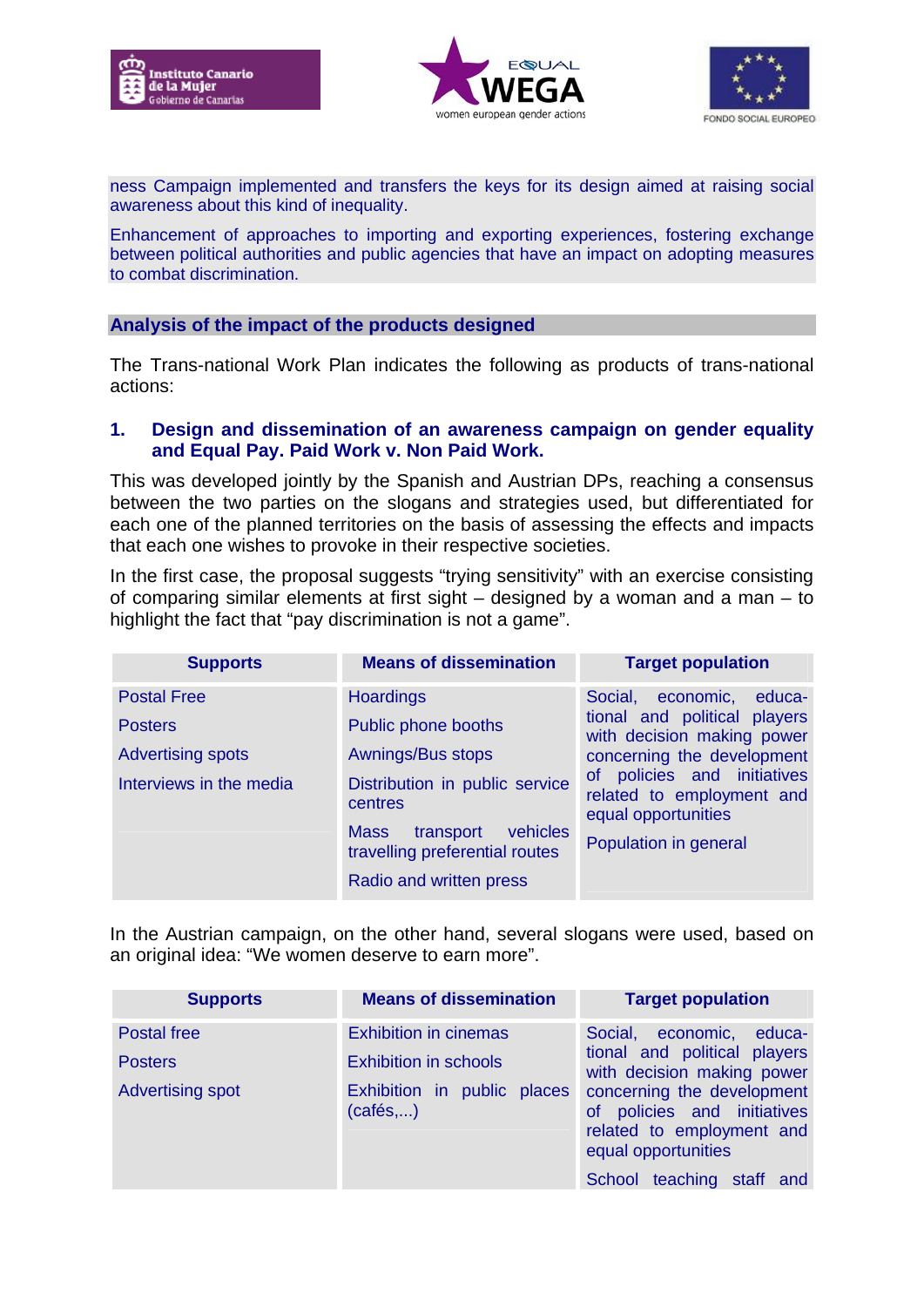





student body Population in general

The impact generated by these campaigns is justified by the public and massive character of its dissemination strategy, favoured by the fact that the different materials were distributed in public centres and services that, in the case of the Canary Islands, turns areas like banks, shops, etc. into dissemination points.

The scope of this strategy should also be observed in the application of the digital format that enables the Austrian entities to undertake the task of raising awareness among teaching staff and the student body in schools and diversify the profile of the target population, making it universal in nature with the exhibition of the slogans and contents of the campaign in cinemas.

Finally, as an innovative step in its territory, the Spanish DP proposes advertising on mass transport vehicles (buses) as an alternative means of disseminating the message, choosing the routes that go through the central areas of town and the busiest routes of the islands of Gran Canaria and Tenerife.

The real dimension of the impact however, lies in the content of the messages that are sent to the target population as an invitation to engage in an exercise of reflection that highlights three central ideas:

- working women earn lower wages than men for doing the same job, in the same conditions and with the same qualifications
- the choice of profession determines income
- both men and women are responsible for home and family tasks and for caring for dependents

## **2. Elaboration of an information support – in DVD format – to include good and bad practises of gender policy and trans-national co-operation.**

The preparation of this material (EQUAL WEGA: Ways to Equality) was taken on by all the participating DPs as a final product of the project, with each DP providing a proportional part of the contents that shows and raises awareness about the different areas of gender discrimination in the labour market – with special emphasis on pay inequality and access to economic and political decision making jobs – explaining the results and the practises implemented in the trans-national project to reduce the equality gap between women and men as an example of the fact that this transnational co-operation initiative is the most efficient tool to deal with common problems.

1000 units of this product have been edited, translated into 6 languages to extend its dissemination and territorial cover. The six languages are the languages of the partner countries, plus English.

The final distribution is made equally in the different geographic areas through educational resources (university faculties, primary and secondary schools), NGOs, business and union organisations, associations of business women. However, dissemination is complemented in other contexts with its presentation in meetings of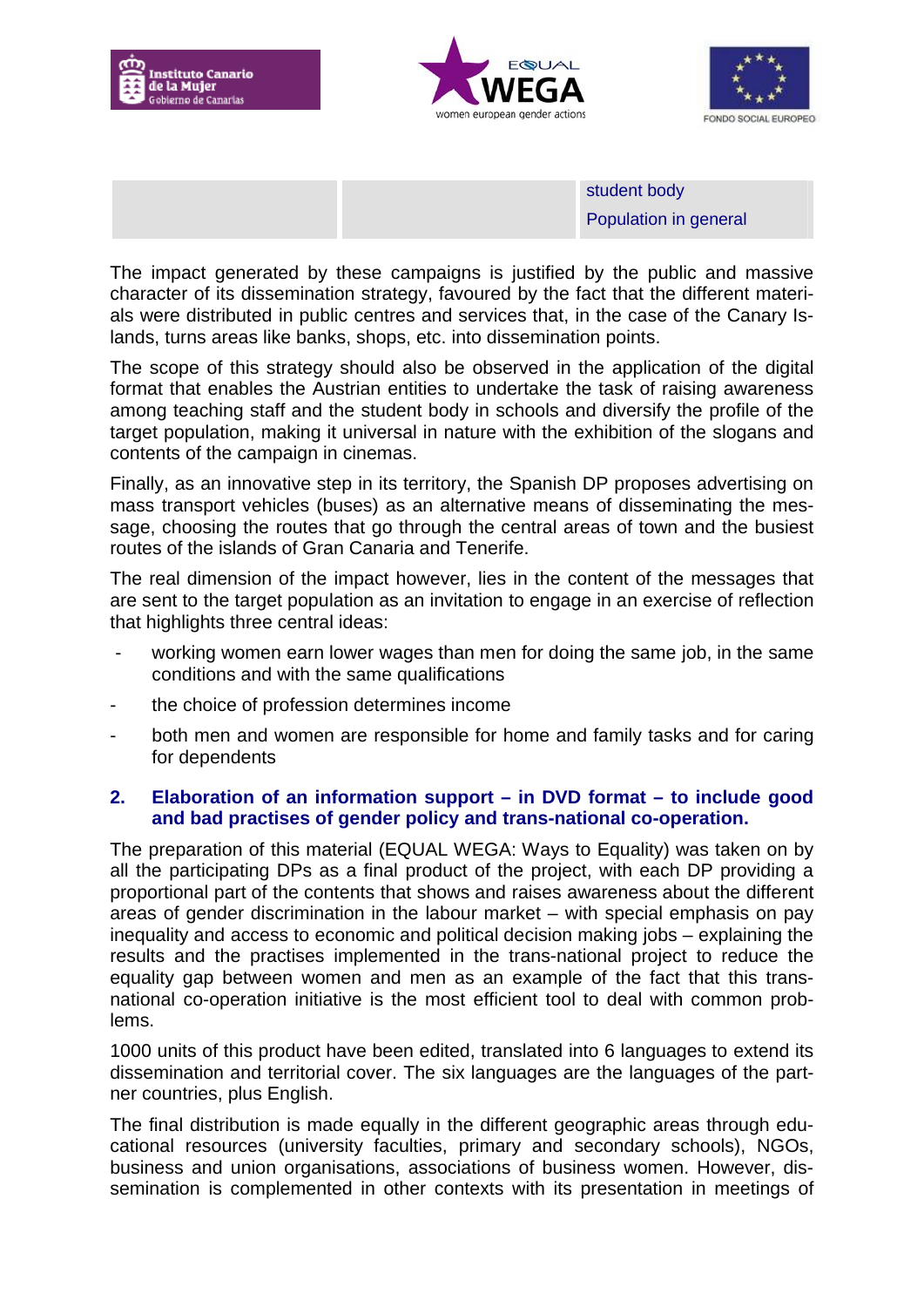





experts, which started in Santa Cruz de Tenerife during the International Conference on Women of the World.

So its impact will be perceptible through the contributions that it offers to:

- Active players with decision making capacity in employment, training and/or equal opportunities policies as an information and awareness raising instrument
- Active players with decision making capacity in the area of employment, training and/or equal opportunities policies as an orientation instrument for designing intervention models for the themes addressed
- CI Equal projects as a description of the systems of work and co-ordination between entities, the transfer and adaptability of actions and products to the different contexts, cohesion on the level of commitment and involvement in the project and coherence in assessing the factors that contribute to inequality between men and women in the labour market as common problems that require innovative solutions developed jointly
- Networking initiatives for equality between women and men at work as a benchmark of co-operative action in this matter

#### **Analysis of the efficiency of the communication and dissemination plan**

The Communication Plan considered for the continuous action throughout all the different phases of implementing the trans-national project encompasses all the actions and instruments of general dissemination and internal communication between the member Units of the Trans-national Partnership.

#### **Dissemination of the project:**

Design of the corporate image and logotypes to represent the initiative

Design and distribution of general dissemination supports: information leaflets

Design and distribution of general dissemination material: ball point pens, folders and briefcases

Design and distribution of supports in matters of gender equality and pay equality: postal free, posters

Design and implementation of other initiatives to disseminate the awareness campaign in the area of gender and equal pay: placing posters on public transport vehicles on the most significant routes because of their cover of a territory (Canary Islands), placing posters in bus stops and public phone booths (Spain), exhibition in cinemas (Austria), exhibition in training centres (Austria), postal free in public places (Austria and Canary Islands)

Design and implementation of an internet platform

Establishment of means of dissemination for organising trans-national events: communication via conventional mail, electronic mail and fax, press conferences (printed press, television), invitations to local authorities

Design, publish and distribution of an information support – in DVD format – presenting good and bad practises in gender policies and trans-national co-operation.

#### **Internal communication between partner DPs:**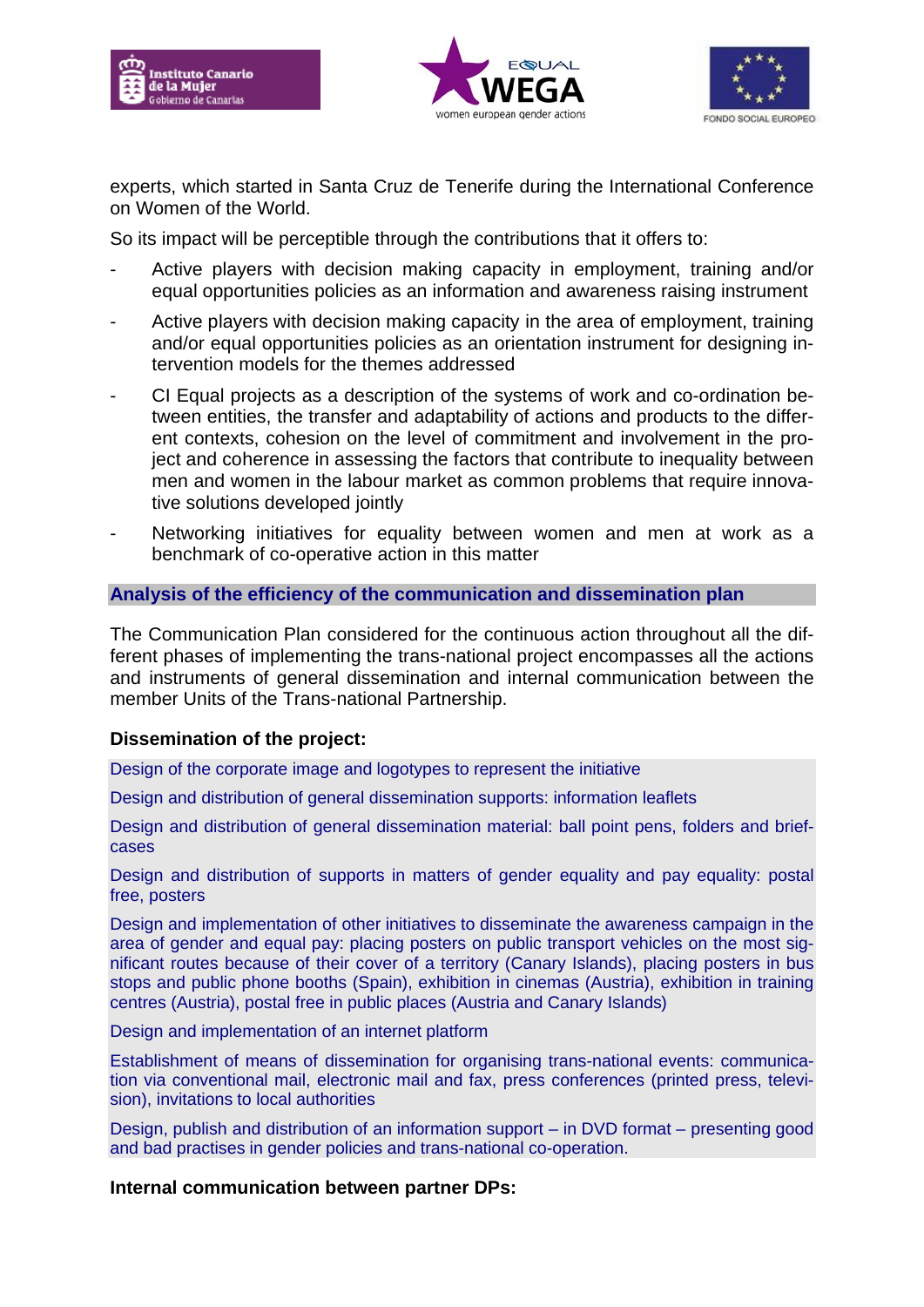





Design and implementation of the intranet web, defining areas for the exchange of documents and discussion forums

Monitoring of the communication protocol and issuing of documentation derived from project management to the competent authorities: UAFSE, agencies

Design of the communication protocol between partner DPs by electronic mail, fax and telephone

Management efficiency, which affects both the application of policies and the use of communication supports, has been aimed for by encouraging the commitment of partner entities to fluency in providing information, to respecting established deadlines, willingness to comply with the protocol agreed upon for organising transnational events – especially during the preparation phase -, compliance with the working agenda and calendar and regularity in issuing reports. But, to facilitate this process for all the parties involved in this process, the entities that make up the Trans-national Partnership have made an effort to clearly define models and channels for regular communication, to adapt these to whatever needs may arise in the every-day management of the project – maximising attention in extraordinary circumstances – and to keep all entities permanently informed of any changes that could be made to the aforesaid Plan.

## **Analysis of compliance with the key principals of the Equal CI**

Satisfying these principals expressly highlights the management capacity of the Development Units that actively intervene in the project, their level of involvement with the objectives pursued and their knowledge of the social, economic and cultural starting point characterising their societies on which to formulate their strategies of action and which will determine the evolution of the labour markets.

In the case in question, the implementation of the Equal WEGA project, respect for these principals has been shown by the intervention of the factors listed below:

## **1. Complementarity**

The common thread running through all of the projects of this initiative is the task of a prior analysis of the base line or initial situation, from which the interests and objectives of trans-national co-operation are determined. The observations and diagnoses made in each national area have enabled the partners to distinguish the areas of society and the labour market that are common to all the countries and projects involved, where the deficit in conditions of equal opportunities between women and men, inequality and discrimination for reasons of sex persist significantly. Hence, the areas of intervention of the project (equal pay: gender budgeting and the impact of gender policy; inter-culturality; gender culture in social, economic, political and educational contexts; gender responsibility and gender management in public and private organisations) are not the subject of a momentary choice; they are the result of the weaknesses and needs detected in the examination of the situation and the different position of women and men in national labour markets and a know-how and assessment of both employment policies and policies of equal opportunities between women and men promoted by the public authorities at different levels and in different territories.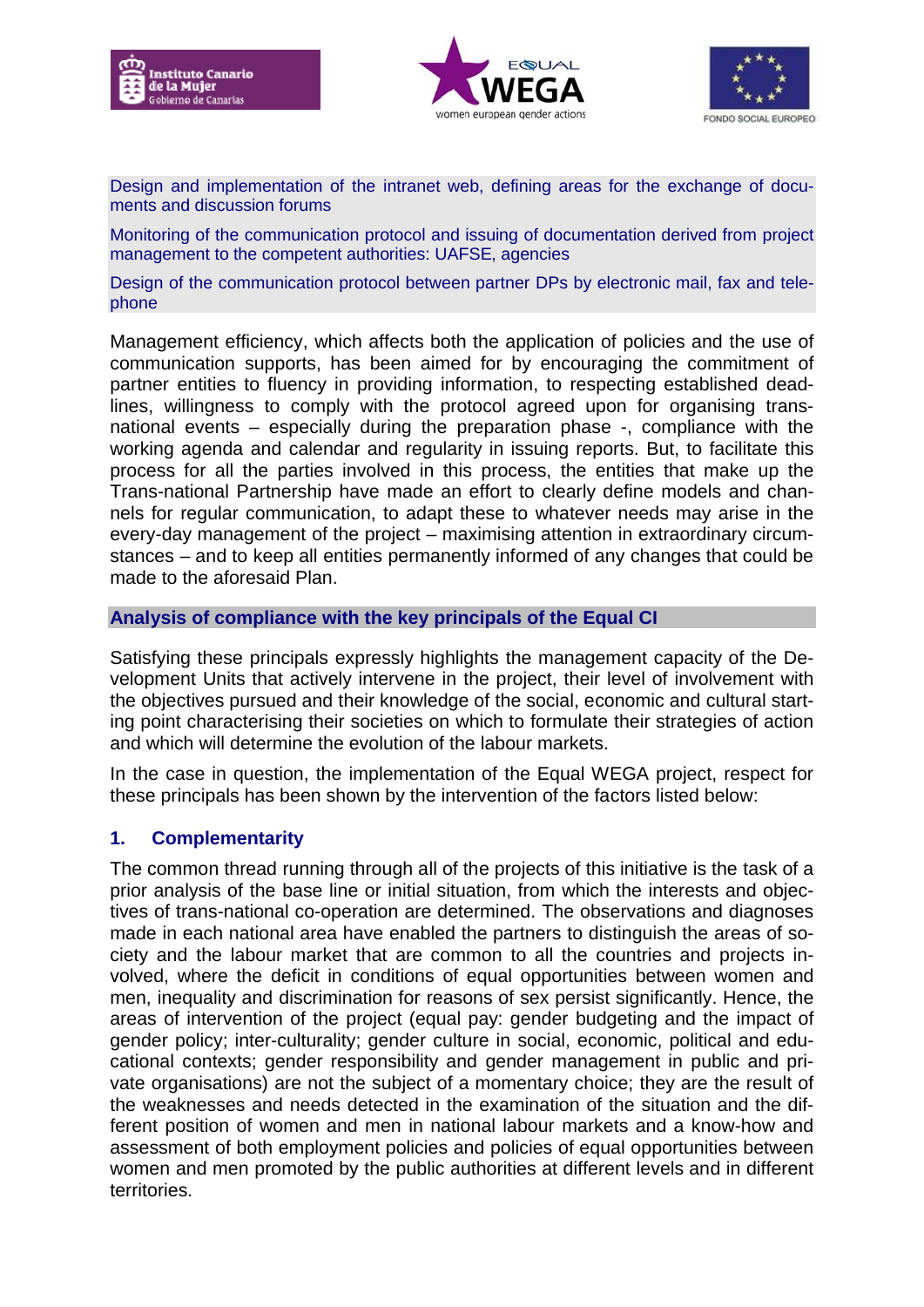





On the other hand, the different Development Units that form part of the transnational partnership are, in turn, made up of entities of different kinds, public and private, which share common aims in suggesting training and employment policies and/or attention for population groups that require special attention in order to become integrated and stabilised in the labour market. Apart from this general profile, there are other faculties that impact on the composition of the Trans-national Partnership:

- recognition of the entities that make up the different DPs as **key agents** in generating and applying policies and initiatives – public and private – for training, employment and/or equal opportunities between the sexes
- **- active participation** of the entities participating in Equal WEGA **in developing and managing training, employment and/or gender equality initiatives** in the different geographic areas, occasionally including parallel involvement in the implementation of other Structural Fund projects (which is the case of some of the entities that form part of the Spanish DP)
- experience of the entities taking part in Equal WEGA in formulating and **managing resources** to promote training, employment and/or equal opportunities policies – especially those involved in reporting, training and the counselling of other interested entities, people affected by them (direct beneficiaries) or the public in general – as these are top reference resources in the territories involved
- experience of the entities taking part in Equal WEGA in the **creation and consolidation of work and co-operation networks** in the national and transnational area for promoting equal opportunities for women and men in both public and private spheres
- capacity to involve expert professionals and attract the contributions of public and private institutions that promote general training, employment and/or equal opportunities policies in the Equal WEGA initiative
- prior experience of the Spanish and Austrian Development Partnerships in implementing and managing trans-national projects within the context of the Equal CI

Finally, the design of the project, the result of the efforts of the entities taking part to adopt complementary measures to these initiatives, providing them with instruments and methods that can be adapted to the reality of their situations, based on their own experience in managing plans, programmes and projects concerning these matters and, especially, on the conclusions drawn from the exercise of exploring the contextual framework that is the rationale for addressing the common objectives pursued on the basis of common interests.

Moreover, an added value arises from the conclusions and results that has a positive impact on promoting general employment and equal opportunities policies, provided by:

the advances made in consolidating bonds for exchange and co-operation between the entities and agencies involved at local, national and trans-national level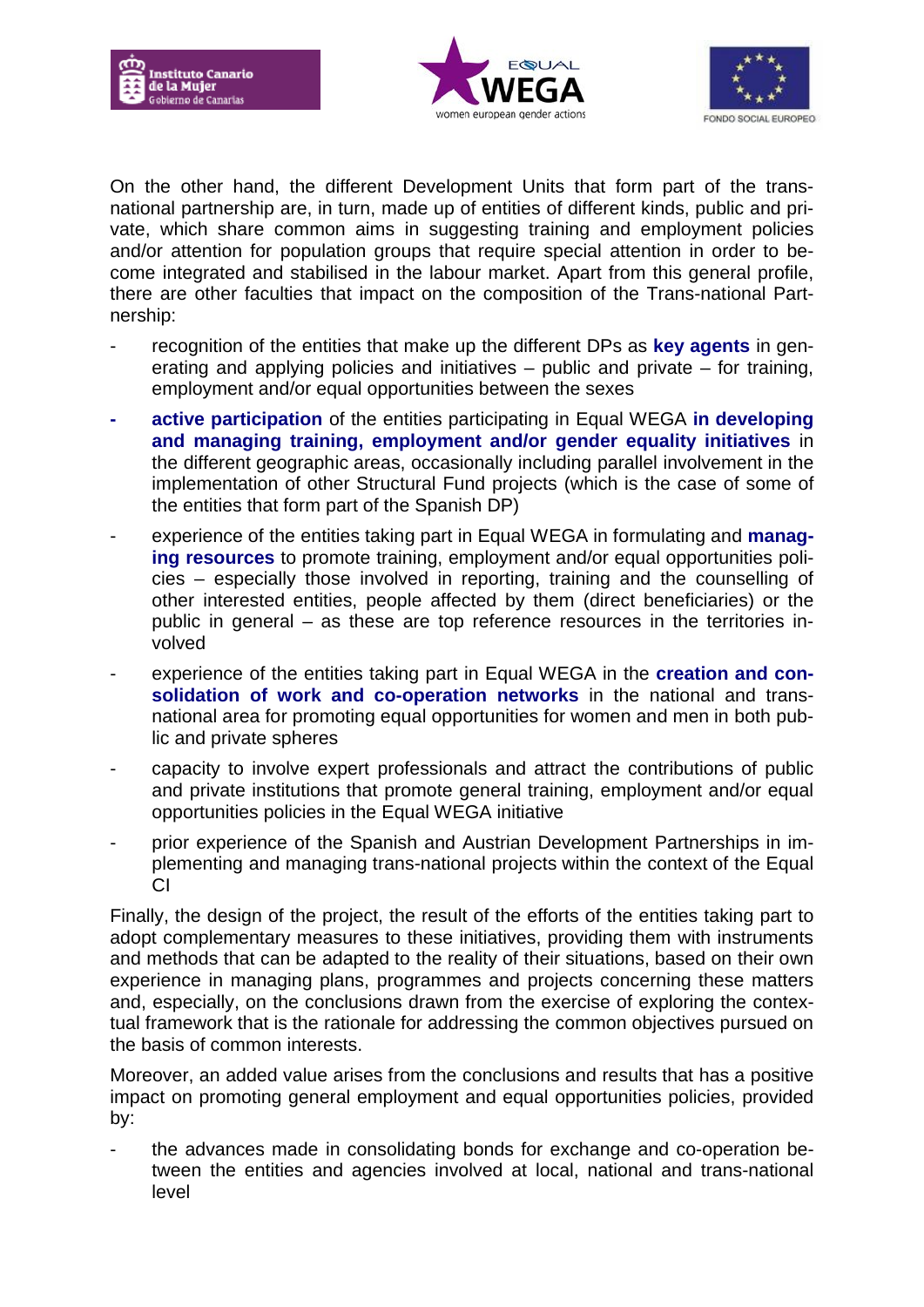





- consolidation of trans-national practises and overcoming cultural barriers that will drive the development of common employment strategies and policies in the different territories
- methodological instruments that provide the specialised resources entities and agencies involved in promoting these policies, in general, with standards, models and tools that will reduce the lack of information and/or practical references in relation to the issues addressed

## **2. Institutional co-operation**

Institutional co-operation is governed by the agreements signed and the obligations accepted by the partner countries and projects in the Trans-national Co-operation Agreement, reserving their representation to the establishment of Development Units as an umbrella for entities of different kinds distributed strategically throughout each national territory.

This way, the trans-national partnership includes institutions from different areas and with different aims, legal forms and with different attributions, bringing in institutions and services of the public administrations, non governmental organisations, cooperatives, private enterprise, union and business organisations, universities, etc. These are institutions that act as key agents for economic and social development in their respective geographic areas and their commitment to this initiative will, in consequence, have an impact on the evolution of general employment and local development policies from a gender perspective.

This synergy between players at local, national and trans-national level propitiates de-centralised actions while involving them in a process of participation aimed at attaining the common ends and objectives that transcend the strict concept of institutional co-operation as a path towards the exchange of experiences and know how, making it a meeting space for reflection and a joint search for action strategies and methods, working systems and the projection of goals.

Co-operation between different entities and, in general, between the Development Units, thus remains dependent on building a horizontal structure resting on an homogeneous assessment of all the national partner projects, an equitable distribution of responsibilities and functions, shared and democratic decision making power, respect for dialogue and communication as essential foundations of co-operation policies and a relationship based on mutual trust.

Finally, efficient management of the approximation, communication and co-ordination instruments established in the Co-operation Agreement for implementing the Transnational Work Programme and, above all, the relationship of mutual support between the DPs has produced new co-operation planes that give the project a greater opportunity of achieving its objectives, including:

harnessing the meeting times and spaces for promoting a relationship of solidarity and co-operation between the entities that make up the different DPs in two aspects: 1) between all the entities involved, irrespective of their nature, in order to strengthen the bonds forged from their common interests and aims, and 2) between similar entities, thus facilitating new unexplored means of co-operation that emerge from an exchange of information and the will to overcome the di-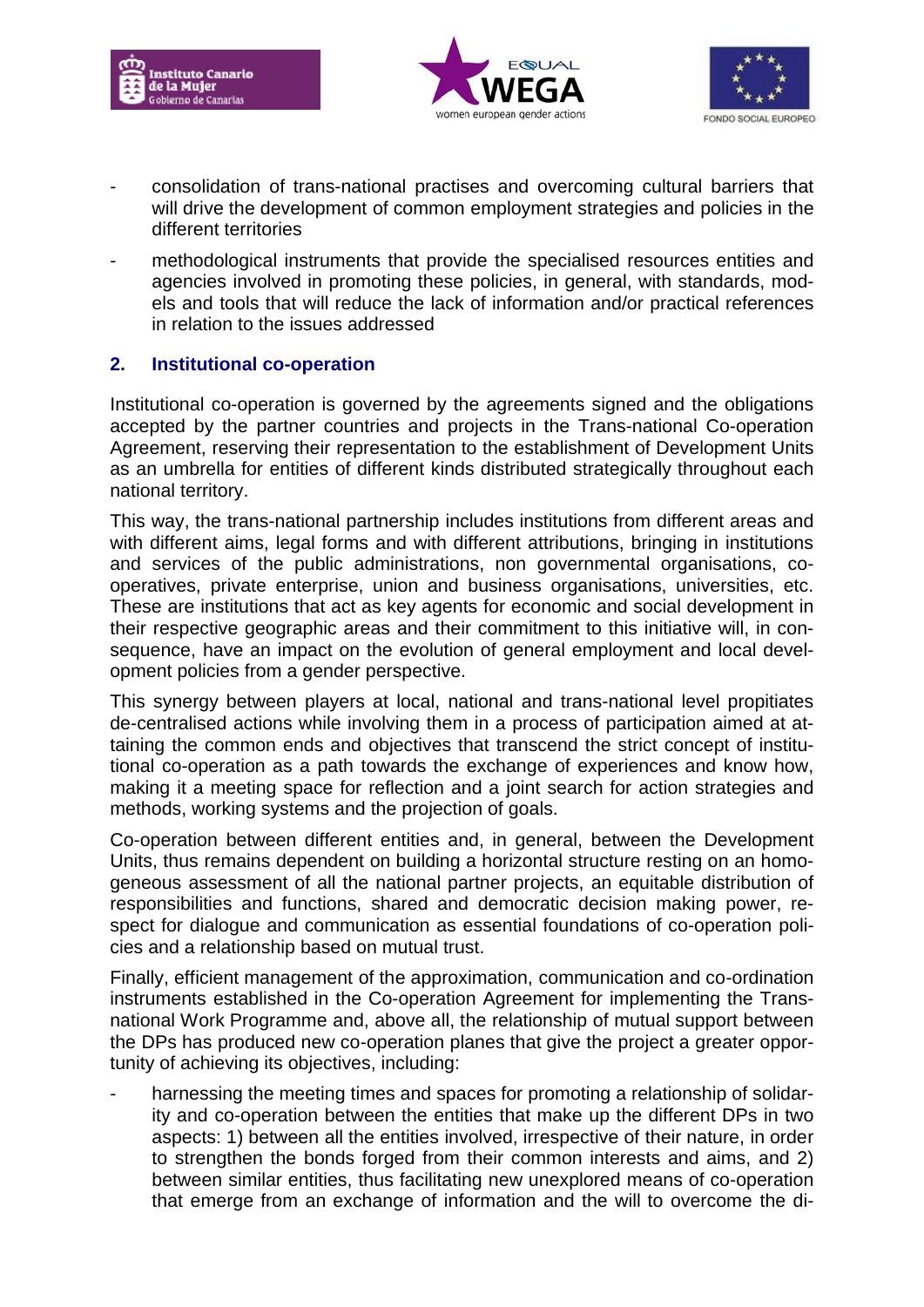





versity of structures, levels of organisation, operating conditions, investment in technical/financial/human resources that characterise them, despite the fact that they are founded on the same ideological bases, aspirations, areas and forms of action

- contact with other entities and agencies that do not form part of the transnational partnership, but which are, however, key players for developing policies of employment and equal opportunities between women and men through: 1) visits to official institutions and specialised services to gain an insight in situ into their successful experiences and resource networks in the partner countries, 2) contributions from authorities and expert professionals in these issues to transnational activities
- invitations to organisations and professionals with decision making capacity in the labour market – who do not form part of the partnership – to participate in some of the trans-national activities (training workshops, seminars, conferences, congresses, extending actions to ratify the manifesto for equal opportunities between women and men, originally established as an objective of the Italian DP national project)

## **3. Capacity building**

Respect for this principal within the Trans-national Partnership is guaranteed by considering the agreements signed in the Trans-national Co-operation Agreement, which established that all decisions taken must be based on a consensus model, especially when these are strategic decisions and directly affect the project. This document also stipulates the responsibilities assigned to each of the DPs for efficient project management, with the functions of secretariat and communications co-ordination and the setting up of Trans-national Task Forces responsible for evaluating the adaptability of methodologies and solution management to the different socio-economic, cultural and geo-demographic contexts, being reserved for the Italian partners.

These premises are the foundation for the fundamental decision making and coordination systems as the first links in the organisational structure of the transnational project to preserve the co-operative nature of the initiative and the active participation of all its members, providing them with viable instruments and mechanisms for the trans-national approach:

- discussion and meeting platforms of a bilateral or trans-national nature -
- project co-ordination and management meetings
- joint workshops
- web platform
- agenda, protocol and channels of communication
- protocol for organising trans-national events

When dealing with participation and its effects on the implementation of the project, it is essential to highlight the fact that the contribution of the DPs to the trans-national project and, specifically, the level of involvement of the entities that make up the DPs, depends on their skills, paying special attention to the efficiency of the players' inter-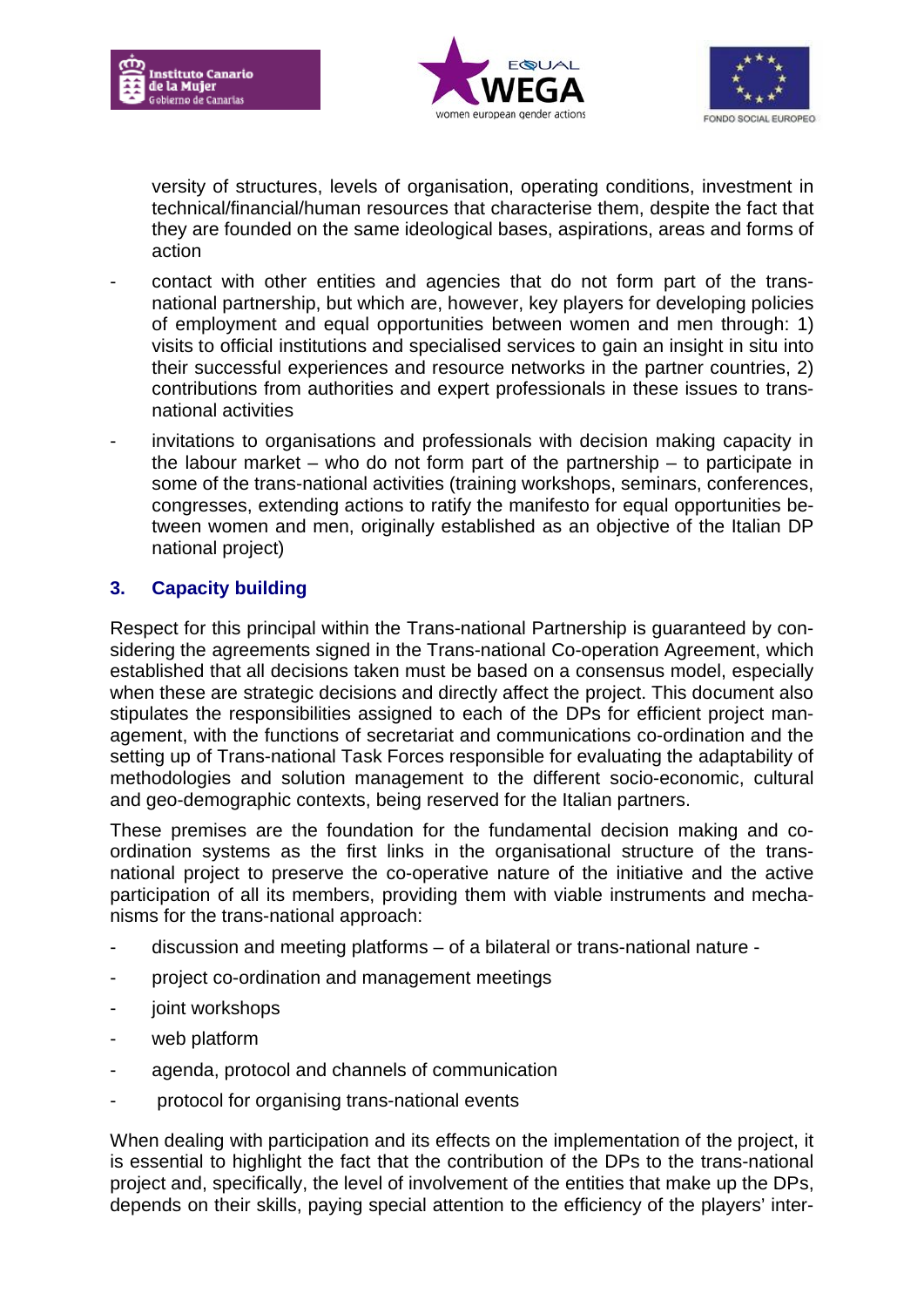





vention in order to maximise the impact of actions on the social, economic and cultural development of the different national societies. This generates an added benefit that comes from the experiences gained by the partner entities in the different territories, combined with the improvement made to the capacity building process as a result of understanding the new perspectives provided by the exchange of methodologies and experiences between partner projects and countries and the joint arbitration of innovative measures and solutions for taking action against common problems.

In this sense, we would underscore the improvement in capacity building of the personnel involved in the project, which has attained greater qualification and theoretical-practical knowledge of the different issues, which has had the effect of broadening new perspectives, strategies and fields of experimentation as a continuous learning process with regard to the gender culture.

## **4. Innovation**

Innovation has been attained in several aspects throughout the implementation of the project, enriching and enhancing the trans-national actions:

- By the management strategy adopted, establishing Task Forces that have been able to analyse the adaptability of the imported tools and methodologies, making the actions of each national DP more efficient.
- Adoption of techniques used in joint work that has propitiated the active participation of delegates, such as Workshops and Focus Groups on specific issues, propitiating new ways of working with target groups.
- Working together on proposals to design the awareness campaign on Paid work v. Non paid work, as a bilateral action between Spain and Austria, with the objective of raising the profile of the clichés on pay inequality that have a negative impact on women and raise awareness among society in general and key socioeconomic agents in particular.
- Experimentation of methods for teaching about gender competently in educational methods and tools, carried out by the responsible entities in schools, to fight the perpetuation of traditional gender stereotypes and the distribution of roles that forge educational segregation that affects a social organisation model that, in turn, determines the participation of women and men in the labour market and, therefore, the unequal perception of income and decision making power.
- Design and adaptation of gender budgeting management models, quality indicators and evaluation of the impact of gender on employment and training policies and on the management of public and private organisations, which lays a solid foundation for a democratic culture in all spheres of public life, promoting a balance in the position and condition of women and men in society and driving transformations in cultural ideology and practises with regard to gender through actions in the sectors that are most sensitive to change: education and the labour market.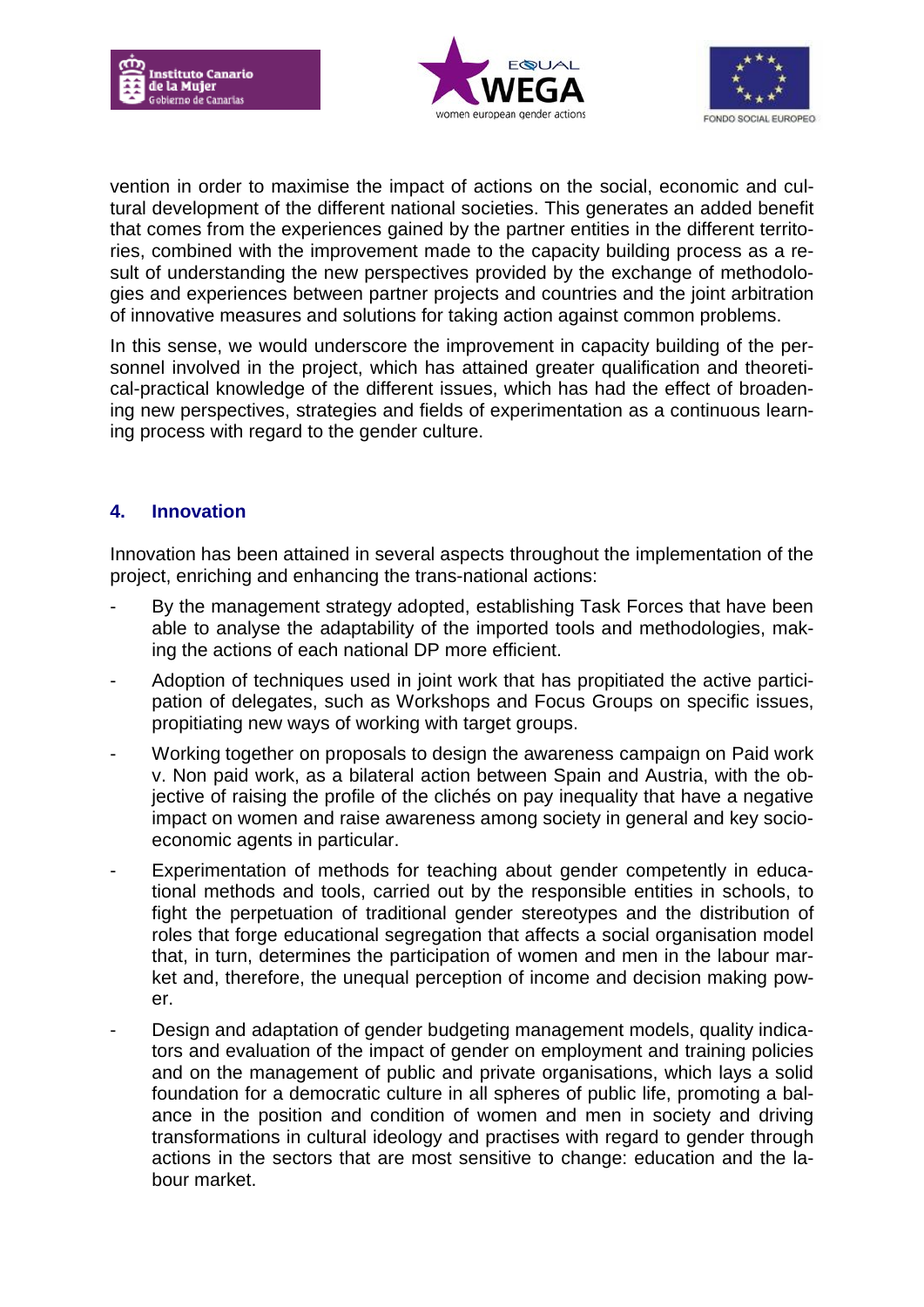





Principal of introducing a multi-cultural gender perspective in employment, training and equal opportunities policies through an Exchange of experiences in different territorial areas in mentoring immigrant women (Austria), inter-cultural mediation in schools (Slovakia, Spain) and considering this as a goal to be faced in changing social and cultural conditions arising from migratory flows of population and their impact on the evolution of labour markets.

## **5. Transfer capacity and visibility**

The dissemination and transfer actions established in the framework of the Equal WEGA project are linked to meeting the fundamental objectives of the initiative that propose providing tools for communicating, informing and raising awareness of society in general and the political and social agents of any sector in particular, about gender discrimination and, therefore, inequality between women and men at work. These actions contemplate:

- the design and dissemination of awareness actions among key players and the general population as part of the Trans-national Work Plan
- the final editing of a DVD of best practises in equal opportunities policies and actions driven within the framework of the project in this matter, designed as an information and awareness instrument for key agents

In order to make these actions efficient, the Work Plan plans to involve expert communication experts in assessing and managing the impact on the target population. Other measures have been taken on this too, such as:

- delegating the actions of distributing the resulting material among key agents in their respective territories to the partner DPs to guarantee transfer to the beneficiary sectors
- An equitable distribution of the material among the different partner countries
- determine the slogans, contents and means of undertaking the dissemination campaigns in the different territories by consensus

In this aim to raise the profile of the initiative, try to have it recognised among the competent institutions in the fields addressed and to promote a transfer of information, mechanisms and means have been organised for:

- for making a call to public authorities, key agents and experts in the different issues to take an active and face to face part in the activities and events held
- making a call to the media to attend the presentation of said activities
- calling press conferences with the presence of political leaders and key social agents to present the objectives, actions and results of the trans-national actions
- periodically refreshing the contents and information posted on the project web site covering the description and progress of the project and its fields of action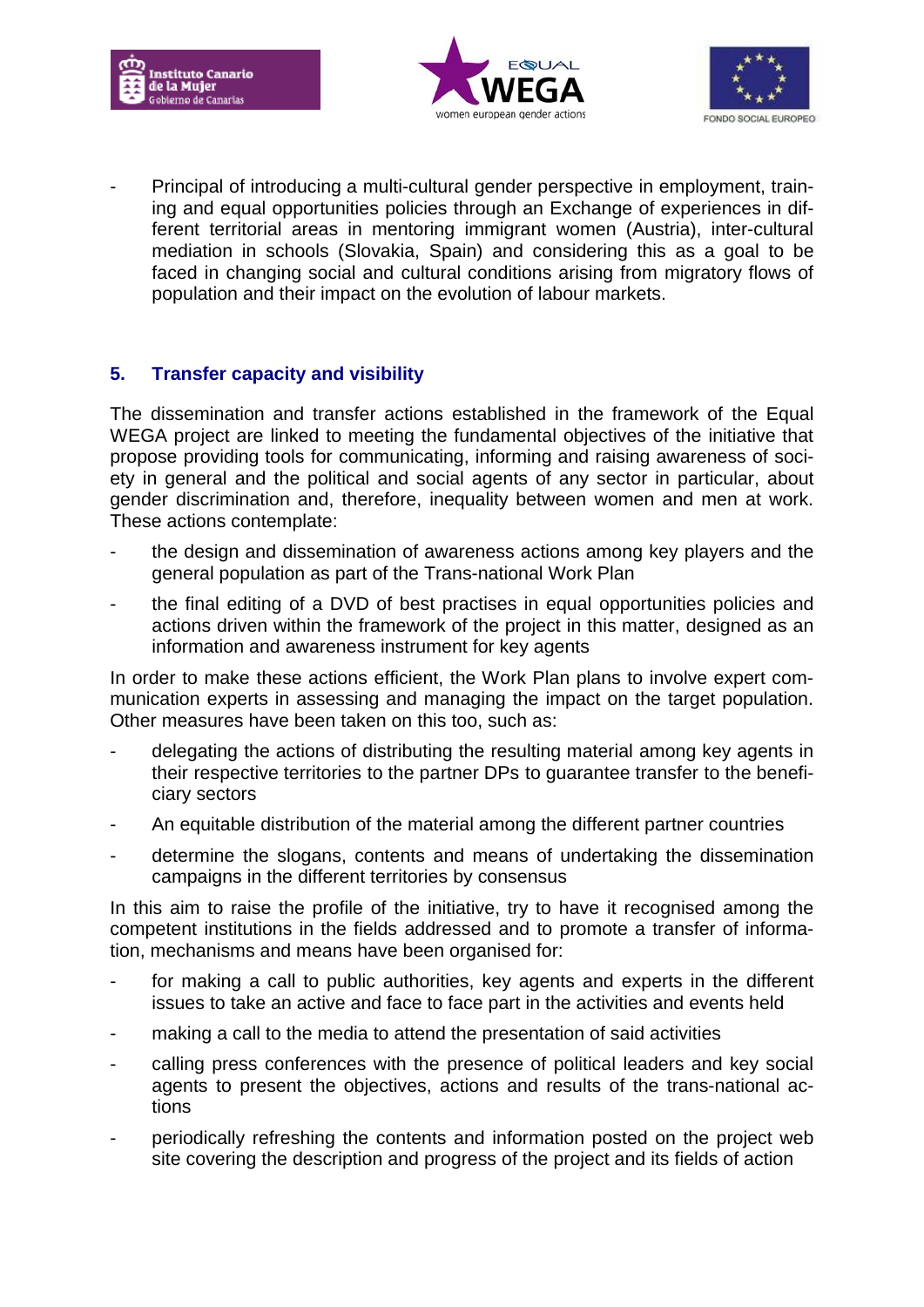





- The Canary Island Regional Ministry of Education, Culture and Sport, as a member of the Canary Island DP, has manifested its interest in using the material designed within the project in its normal and permanent activities in schools.
- The Canary Island Women's Institute is currently negotiating with the Santa Cruz de Tenerife Chamber of Commerce, Industry and Shipping to transfer the actions of the Ariadna Work Package II (pilot experience) as a permanent activity.

## **6. Trans-national co-operation**

Sticking to this principal faces the difficulties inherent to the characteristics of a project of this kind, which the Trans-national Partnership has had to face during the implementation phases of the project. These circumstances are due to:

- the geographic profile of the territorial area that is the theatre for our actions, determined by the distance between mainland and island territories and the fragmentation of the island territories into seven islands (with Spanish DP representation on all of them)
- the language differences between partner countries and the difficulties faced by partners and other participants in the activities due to the use of foreign languages (especially the Canary Island DP).

Both these have been solved by consensus based decisions that involve:

- optimising times and costs devoted to travel between the islands and the mainland by making meetings and encounters between the entities coincide. These meetings are necessary for the initiative to work properly and to foster co-operation in programming trans-national activities without affecting the agenda and the calendar of actions; on the contrary, it has enriched it.
- improving the translation system for trans-national activities to prevent misunderstanding among partners in the use of other languages, despite the fact that English is the assigned working language.

In other aspects, trans-national co-operation has been characterised by:

- an institutional relationship of co-operation and consensus in decision making
- a participative organisational structure that, from the beginning, has assigned responsibilities for managing the secretariat and communications (Italian DP) and the application of the trans-national project evaluation methodology (Spanish DP)

Finally, trans-national co-operation had a positive impact on relations with national projects being implemented at the same time, because of the transfer and exchange of information and experiences, the continual learning curve and the co-operation in designing a common methodology, the generation of innovative solutions to common problems and the mutual benefit of the methods and tools of each partner to adapt and apply them in their respective projects.

These good relations have reinforced the will to co-operate among partner entities and has generated new ways of addressing problems associated with the processes of discrimination and exclusion in the labour market for reasons of gender, conceived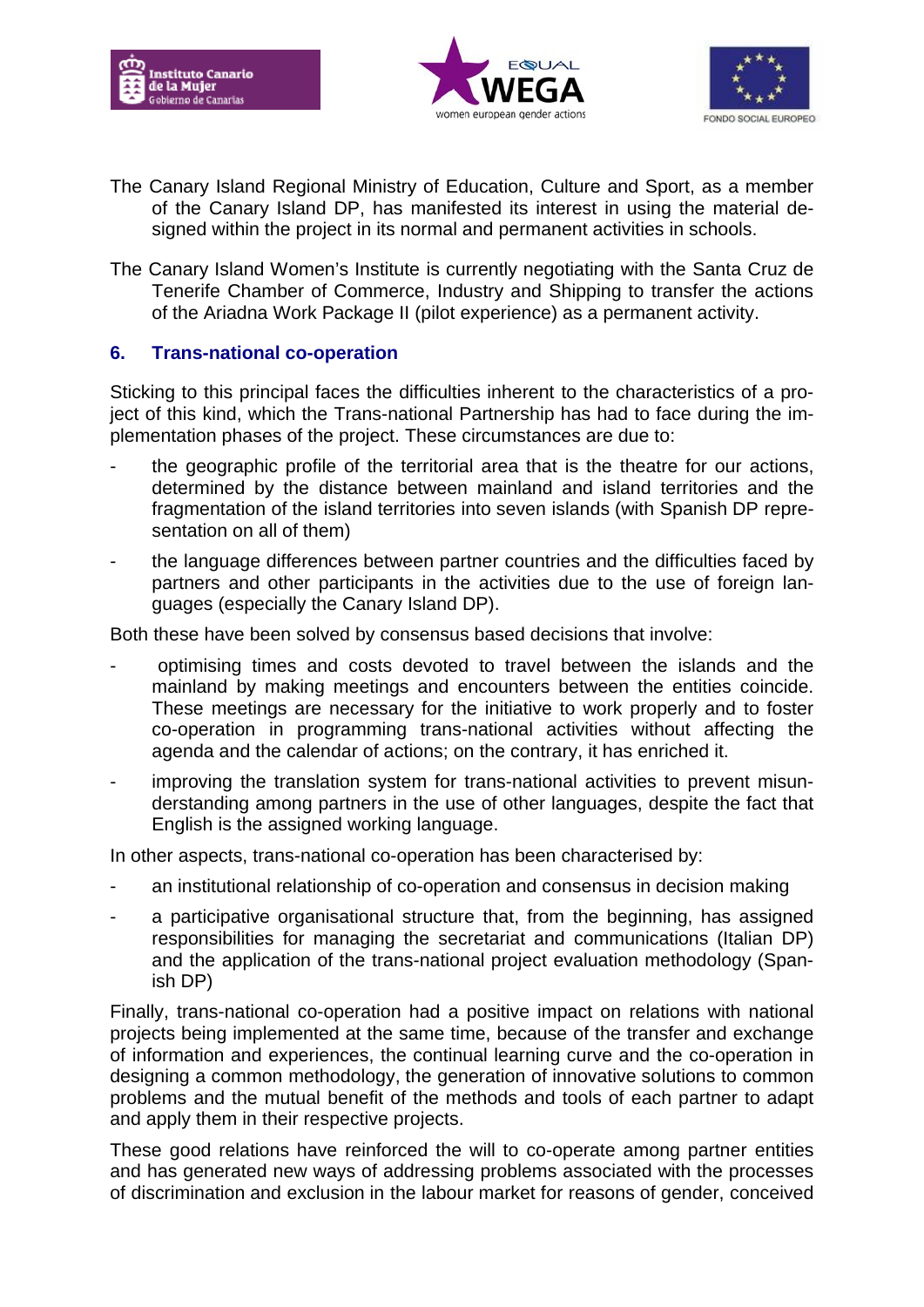





as methods and best practises that, with the support of information dissemination strategies and channels of communication with key agents, leads to the economic, social and cultural development of local societies. These benefits are off-set by the difficulties detected by the partner DPs to reconcile the calendar for implementing national projects with trans-national action, due to the intensity of the activities in the programme.

## **7. Integral approach and concentration**

The main objective of the working strategies that have been developed is to deal with the inequalities that exist in the labour market that have an impact on women in general and on immigrant women in particular, situations that are not common to all the partner countries.

The trans-national project has focussed its action on the more vulnerable groups in the labour market, providing resources for dealing with it and to study it, both on a human level with the co-operation of expert professionals, technical resources for designing methodologies and new approaches and material resources for designing and circulating products that highlight such discriminatory practises.

#### **Analysis of compliance with the FSE mainstreaming priorities**

## **1. Equal opportunities**

This priority is met in the Equal WEGA project as a fundamental principal and objective of the action, based on the interest of all partner projects and countries in promoting gender equality values at all levels of social, cultural and citizen development and in removing the obstacles that contribute to the persistence of discrimination between women and men in the labour market. This is, therefore, the approach that presides over the whole process of implementing the project, in the different phases of diagnosis, formulation, implementation and follow up:

a) Diagnosis

Analysing the problems that are common to all partner countries and projects for the full integration of women in the labour market, in conditions of equality with men, and their participation in public and private spheres (joining political activity and female representation at all levels of political power) of decision making (top management posts in private enterprise).

Using indicators segregated by sexes in the analysis.

b) Formulation

Defining objectives, actions and working systems to not only achieve the results and products proposed, but also to enhance their impact on social structures and on the national projects involved.

*E.G.: By embarking on activities that favour training on gender issues especially the issues with the least theoretical-practical development in equality policies and initiatives (competent gender teaching, equal pay, design of indicators to evaluate the impact of policy, etc.), it helps to qualify and specialise participants. This is an added value for the trajectory of entities and professionals in their re-*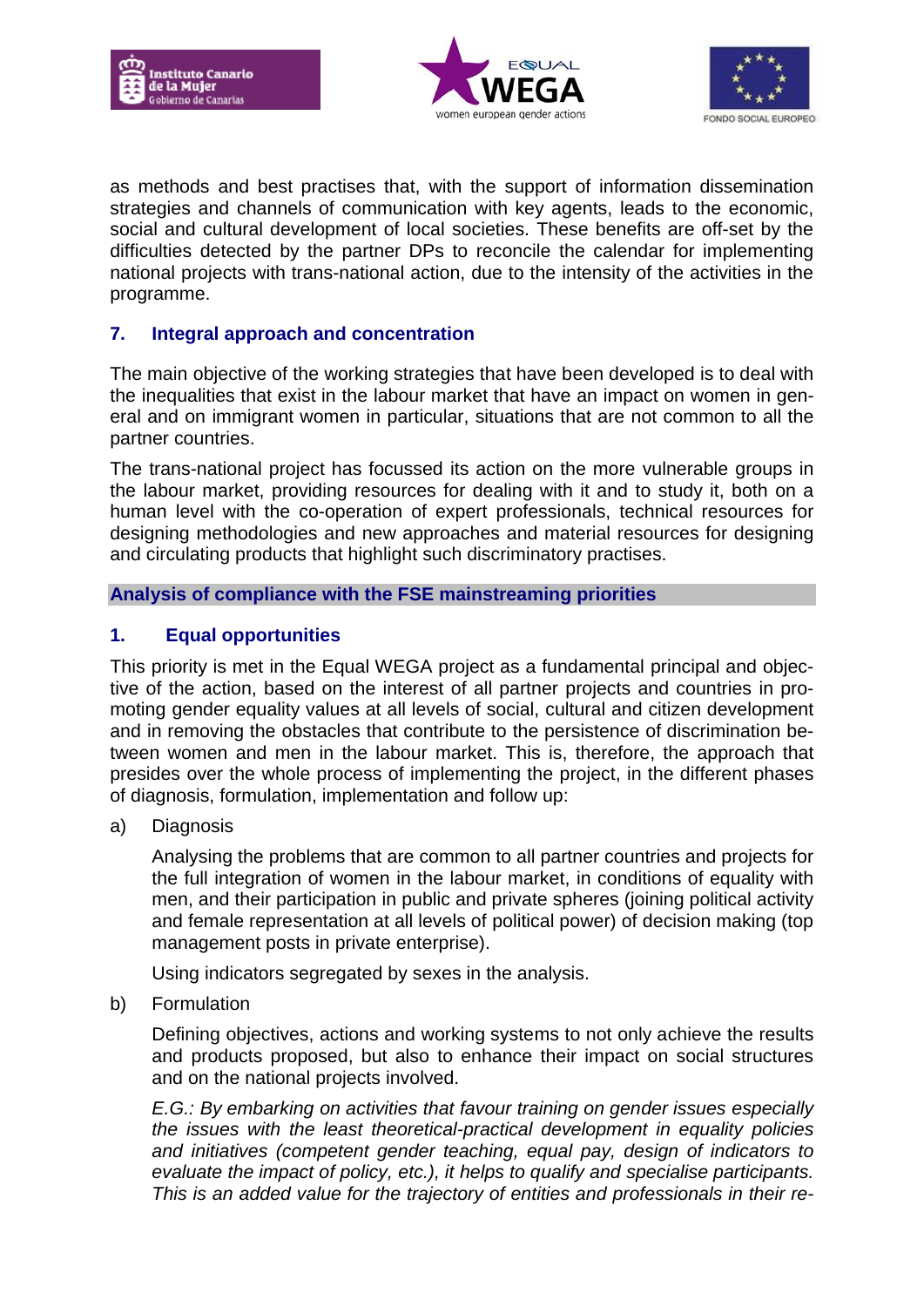





*spective fields of intervention, providing a beneficial impact on managing the actions – in these projects or in any other facet of their trajectory – and a substantial improvement in attending the needs of the beneficiaries or users of the services provided.*

*Hence it improves the level of competence of the entities, the participating experts and the hired personnel (mainly women).*

c) Implementation

Designing strategies, mechanisms and tools to fight the vertical and horizontal segregation of the labour market, educating in equality values and raising awareness of the pertinent agents in the economic, political and social space – and in society in general – in promoting gender equality.

Fostering measures that make a life work balance possible in the application of the calendar of actions and in programming the different activities:

*Organising work times to allow a real and effective participation by women.*

*Establishing protocols for designing work programmes that contemplate spaces for resting, meals and cultural activities in the same facilities where the activities are organised.*

*Planning and programming spaces for understanding and communication between the staff of the DPs (group meals, thematic routes, etc.).*

Using a non sexist language in communication, dissemination of information, drafting of reports and in the circulation of documentation in general.

Preserving awareness actions of public dissemination (campaigns) and the supports used (posters, postal free, advertising spots) from the inclusion of stereotypes and sexist roles in both language and images, with maximum care.

On the other hand, in the conception and implementation of the actions of the Transnational Work Plan, consideration is specifically given to the needs and specificities of immigrant women as victims of multiple processes of discrimination in all spheres of public and private life. The situation and condition of these women in the social and economic environments they are trying to integrate, places them in a situation of social risk and vulnerability, and they are often excluded from the formal economy and relegated to sectors of precarious employment.

The commitment of DPs to this principal of equal opportunities can be found in their own internal structures, in which public and private entities participate, along with experts in gender equality policies, and these are reinforced by hiring staff with experience and training in this field.

*The partner entities of the different DP5s intervene in actions to provide guidance, counselling and care for women who are victims of gender violence and/or social exclusion; accompaniment in the training processes; promotion in the public and private sphere; gender research; promotion of human and democratic rights.*

In general, accessible friendly facilities are chosen for holding the different transnational activities and events, in order to avoid architectural barriers that are an obstacle to the integration and participation of disabled people.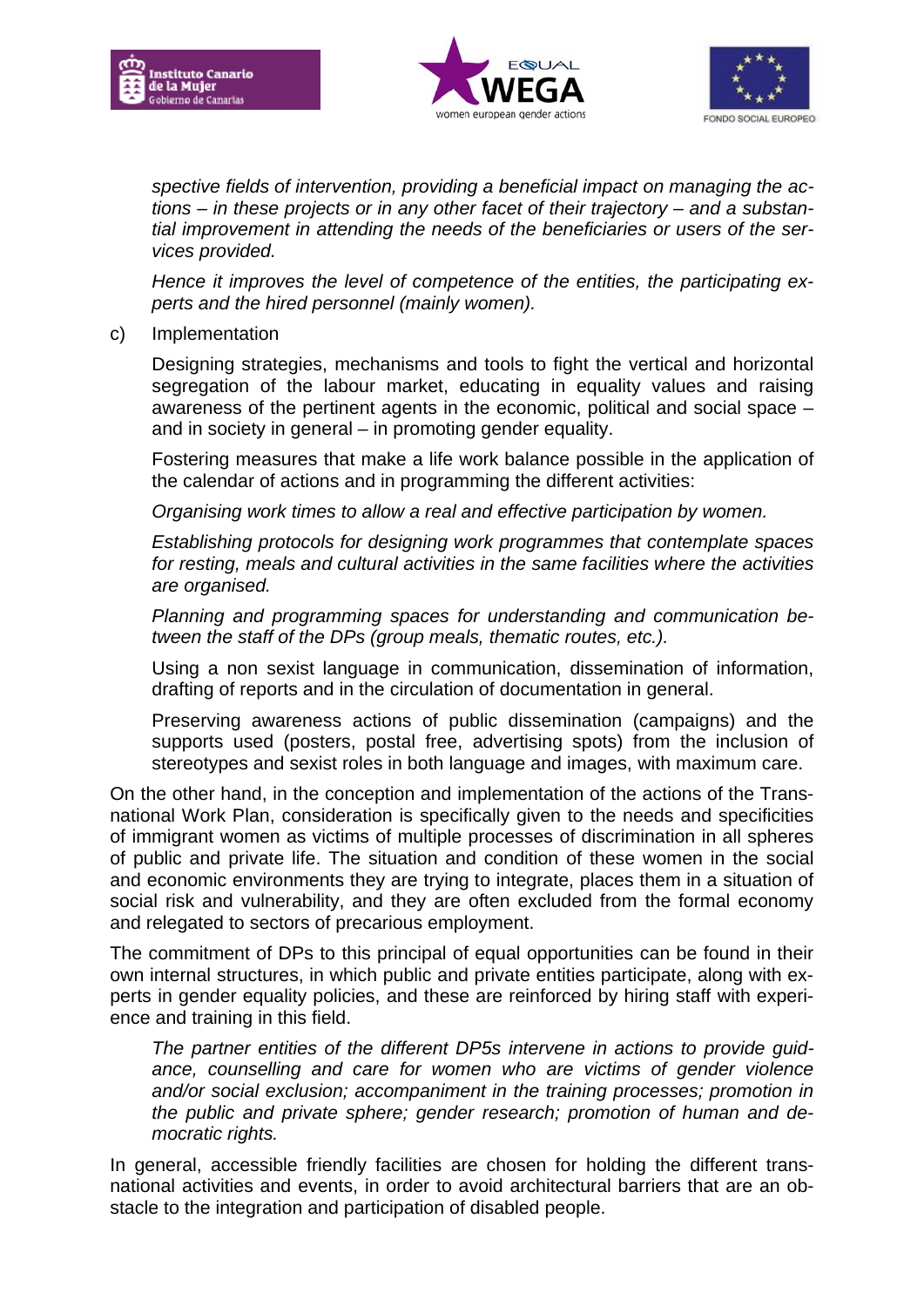





## **2. Environment**

Respect for this priority is given consideration by applying the following criteria:

- Use of re-cycled and non polluting material in the design of products to be disseminated.
- Promotion of the application of technological media for the communication and dissemination of information on the project (electronic mail, intranet) to the detriment of the use of paper.
- Use of public transport for bringing partner entities to the venue for transnational activities and events, preferentially those considered to be the least polluting means of transport (trains).
- Proximity between the venue for activities and accommodation (hotels) to avoid the use of transport vehicles.
- Considering respect for environmental values in the choice of facilities for holding activities and for the accommodation for participants.
- Optimising transfers from the islands to mainland partner countries, extending the territorial itineraries of visits and meetings to prevent unnecessary travel.

## **3. Development society**

The trans-national Equal WEGA project gives consideration to the application of new information and communication technologies (NICT) as an alternative to distance between the territories involved. The use of IT instruments and tools and technologies (data bases, e-mail, forums, conversation channels, ADSL Internet connection) helps to activate the Communication Plan and makes information dissemination actions more efficient.

By the same token, all the technological means within the reach of partner entities are applied to make a contribution to understanding and comprehension among participants in trans-national activities and events, especially when the language barrier is not adequately surmounted by professional interpreters and translators. In this case, power point presentations are highly useful, as is the use of pen drives as an information support and the projection of presentations that require I.T. and audiovisual equipment (lap top computers, overhead projector, etc.).

The main asset in this area, however, is a web site for disseminating general information and actions undertaken in the framework of the project, offering public access and a private intranet for managing the initiative, reserved for trans-national partners.

Finally, it is worth highlighting the attention paid to this priority in the publishing of the final product of the project in DVD format, including best practises developed for promoting gender equality and the trans-national work.

## **4. Local development**

The projects form part of a local development strategy by the very configuration of the trans-national partnership, combining agencies of different kinds and types (NGO, public institution, private enterprise, gender training centre). This merger of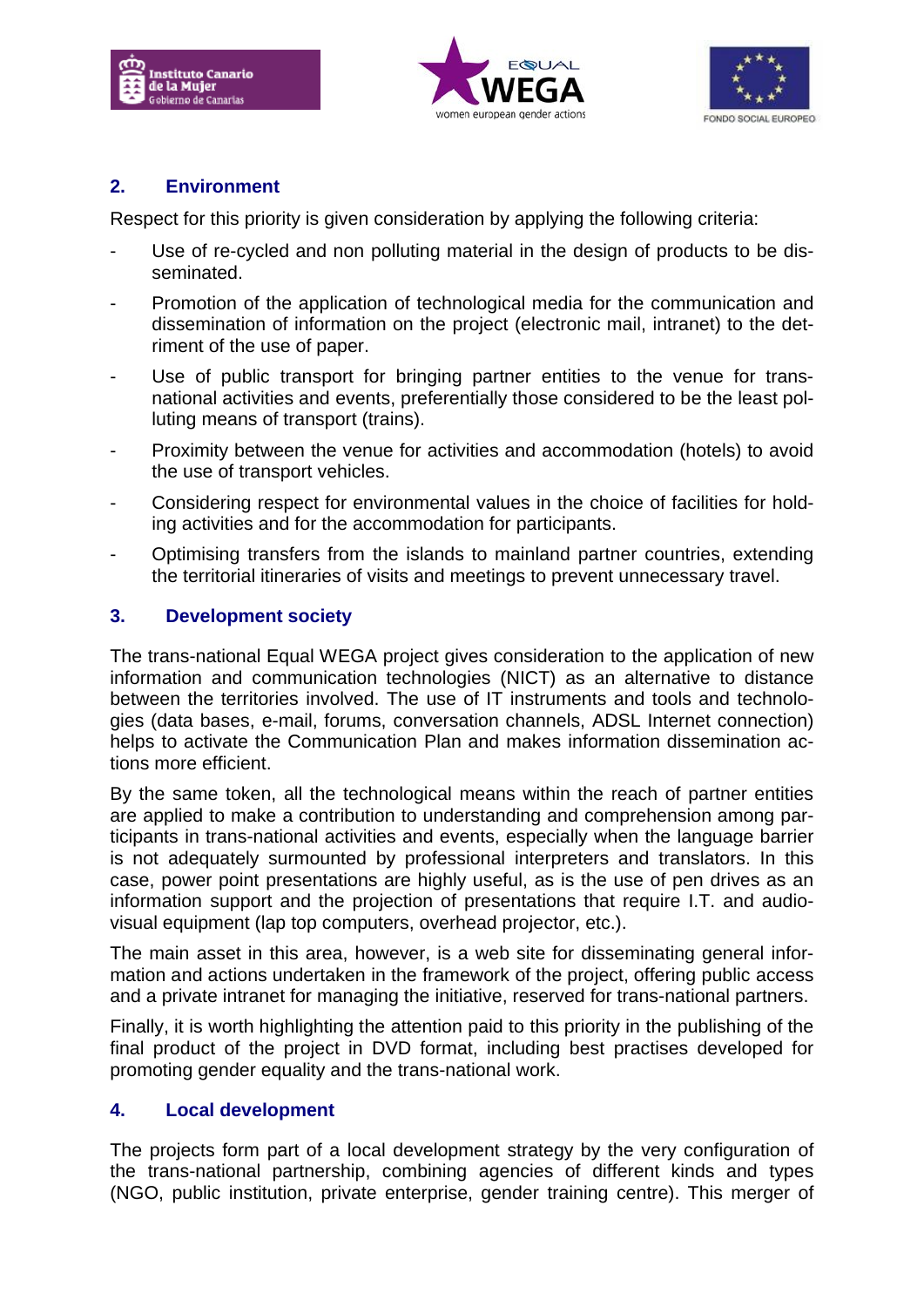





entities and sectors propitiates an exchange of approaches and ways of facing the same problem by mobilising human and material resources, helping to strengthen local technical capacities in the battle against discrimination.

The trans-national action is aimed at leading the effects of the interaction between agents and action perspectives towards a convergence of intervention strategies and a recognition of common problems and interests, extending them to cover all social sectors and promoting transformations in the economic and political structures of the territories in which they are promoted.

So it is a question of distinguishing the principal of equality between women and men and the principal of non discrimination for reasons of sex as assets of the development of local societies, involving all the key agents that intervene in the processes of economic growth and social and cultural progress.

The Equal WEGA project is helping to achieve this goal with a contribution to:

- an improvement in the qualification of the personnel involved in the project by enhancing their knowledge of gender issues in different contexts. This education will help to assess the dimension of the problems of discrimination Europe wide to apply the lessons learned in the local contexts of each partner country
- raising the awareness of the agents intervening in gender equality development policies and initiatives and the transfer of know-how in this area through the dissemination of best practises, action methodologies and instruments

*Design of an Equal Pay campaign by Austria and Spain to provoke an impact and to the draw attention of all social sectors of both countries to the pay differences in local territories by generating a process of awareness raising around the project to propitiate change and improve the quality of life of the populations involved.*

the acquisition of methodologies by the different partner countries that will act as catalysts for key social agents

*Focus groups on Equal Pay provided by Spain that will be organised in Austria.*

*Competence balance as a technique to be applied in the employment guidance protocols by public employment services in Spain.* 

the introduction of training and gender awareness actions in all areas and sectors of the communities involved, giving preferential consideration to those that can generate impacts on the cultural perception of stereotypes and the traditional distribution of roles

*The prevention and awareness actions carried out by the Slovak and Spanish partner entities in schools are aimed at breaking away from gender stereotypes to foster a gender culture and democracy in which men and women gain access to training, work and society in conditions of equal opportunity. These training actions, aimed at teachers as key socialisation agents, are designed to have a positive impact on transmitting the concept of equality as a factor of social development to students.* 

With these expectations, the global application of the actions forming part of the project will be able to promote the following in local societies, in general terms: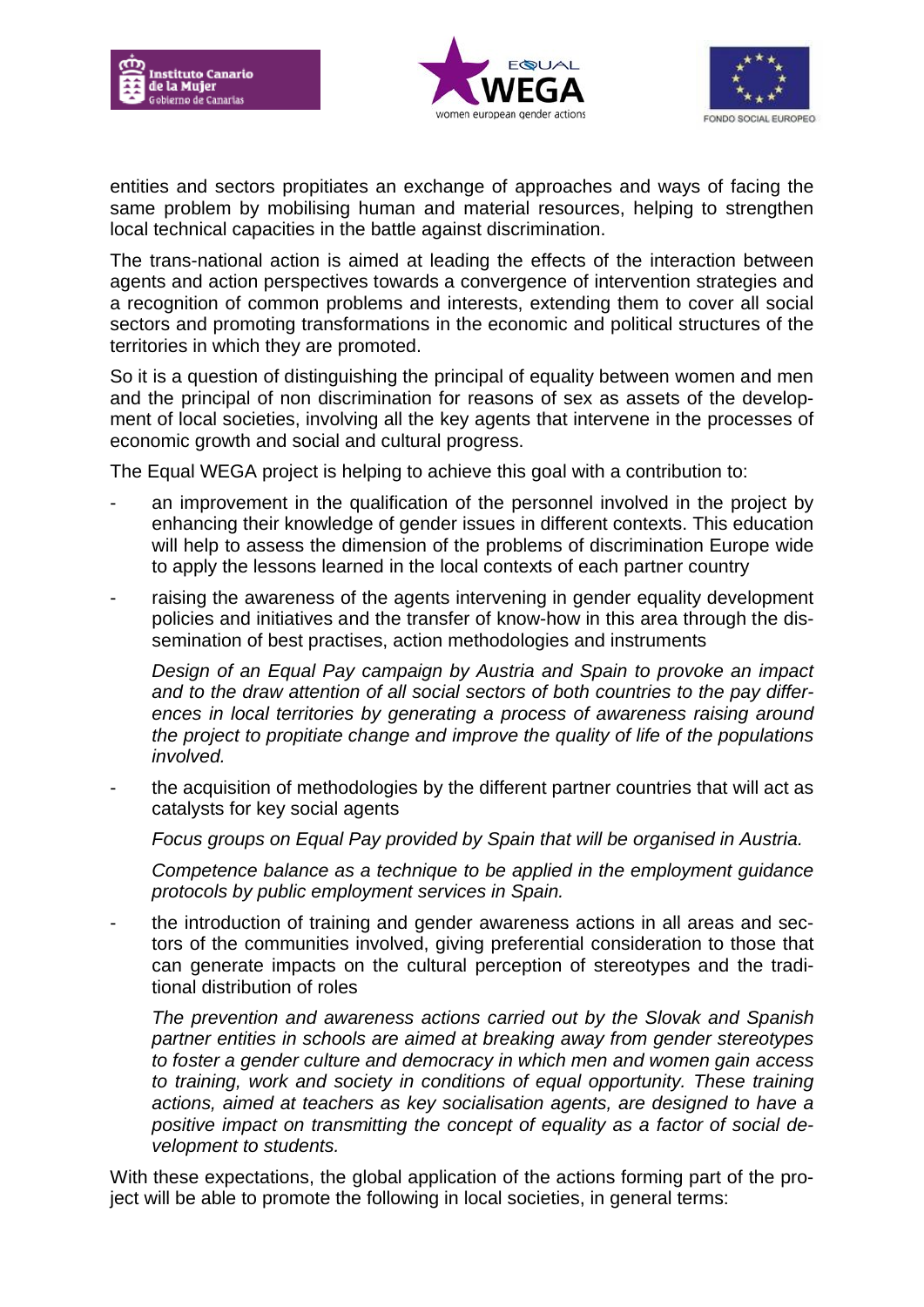





- The transformation of stereotypes and the traditional distribution of roles in our cultural ideology and heritage
- The promotion of a situation and condition of women in all areas of social, economic and cultural life of the community, by gaining participation in different areas in the same conditions as men
- The activation of local employment markets by introducing new development strategies by improving human resource management, a revision of structures with an equal opportunities perspective (to off-set the processes of vertical and horizontal segregation) and by incorporating renewed values in professional activities (competence balance)
- Driving local economic development by fostering the entrepreneurial initiative of women and the equal participation of women and men in all sectors of activity
- The renovation of democratic values in the organisation and operation of local public institutions with an equitable representation of women and men

#### **Contribution of the project to the Equal CI**

This trans-national project makes contributions to the transformation of the socioeconomic and cultural environment of the participating territories and innovative solutions to promoting equal opportunities strategies between women and men at work by:

Paying attention to the specificities of the conditions in which inequality is consolidated and accentuated, especially in the social sectors and territorial spaces that are influenced by the movement of migrant populations and the settlement of ethnic minorities, in consideration to the multiplication of discrimination processes (condition of women, belonging to ethnic minorities, foreigners, without legal residence…).

*Methodologies are articulated to act in these situations, to educate society in gender values from a multi-cultural approach in schools and by introducing the multi-cultural perspective in training actions and gender policies, with emphasis on mentoring as an efficient method when working with immigrant women*

Promoting new forms of fighting discrimination by researching and analysing the different social contexts and by experimenting new methodologies and tools, such as:

*Intervention in education as a form of prevention to avoid a differential positioning that places women at a disadvantage to men in the labour market.*

*Considering private entities as spaces of social responsibility, hence promoting respect for equality between women and men (employees) and putting an end*  to all forms of gender discrimination (unequal perception of wages for work of *the same value, access to decision making management posts, work life balance policies, etc.,...).*

*Introducing new approaches for educational and careers guidance based on the competence balance that adds value to the personal and professional career of*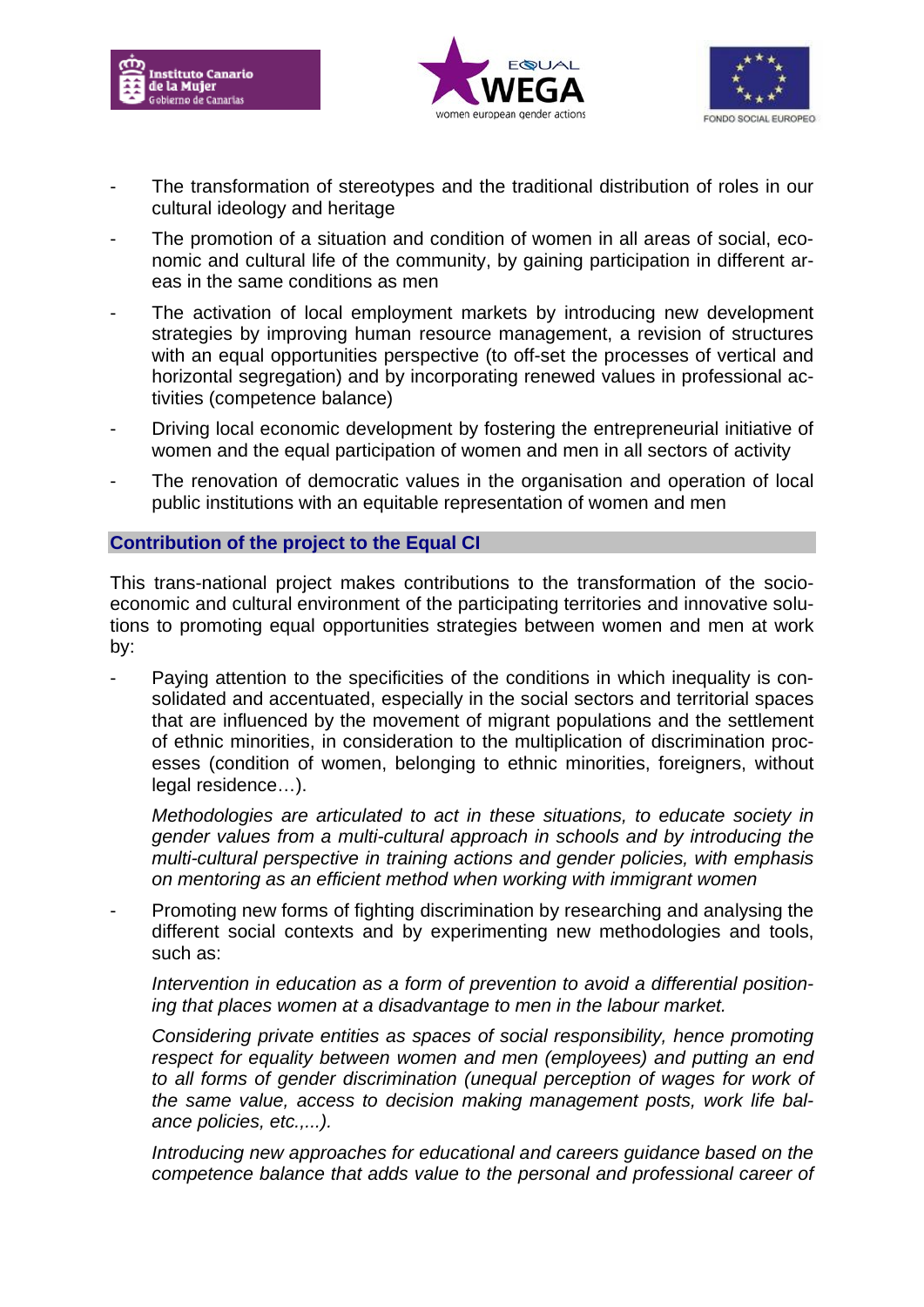





*women from a renewed perception of the experience and skills acquired outside the formal labour market.*

*Design of indicators to evaluate the impact of equal opportunities policies between women and men and systems for developing gender budgets for managing public and private organisations.*

- *-* Determining awareness actions as an efficient method for promoting the principal of gender equality aimed at key agents (in their own areas of intervention) and society in general through campaigns of maximum cover.
- Dissemination of best practises in trans-national co-operation to promote equal opportunities at work, with special emphasis on the vertical and horizontal segregation of markets and pay inequality, and by introducing the gender perspective in educational and training policies in DVD format for export to key agents in developing employment, training and equal opportunities strategies and policies throughout Europe.

#### **Project sustainability analysis**

Throughout all the implementation phases, the trans-national Equal WEGA project has stuck to the Trans-national Work Plan satisfactorily – as can be seen from the intermediate evaluation processes -, based on respect for the commitments accepted in the Trans-national Co-operation Agreement and by following the recommendations propitiated therein:

- a high degree of cohesion in the Trans-national Partnership forged from horizontal and fluid communications between the participating entities and a cooperation model founded on mutual respect and support and the recognition of the contributions of the respective projects to trans-national co-operation
- an improvement in the capacity building of the personnel and entities involved in the project, the systems of work and the action strategies

During this process, a high degree of willingness has been detected among the partner countries to comply appropriately with the trans-national work, which has been an added effort for those sharing this first European experience to motivate and drive their efforts towards a continuous learning experience that has benefited and reinforced the national actions.

This willingness has been seen in the implementation of the actions and the acceptance of new commitments. One example of this is the will shown by the Spanish DP to joint the Italian initiative of the Manifesto for Equality, in which they have developed a parallel action here in Spain by drafting a Territorial Pact for Equal Opportunities, which is the translation of importing/exporting methodologies or actions.

The Canary Island Women's Institute, the body managing the Ariadna project, along with entities associated to the Italian project, is currently negotiating the continuity of the trans-national co-operation in the framework of the Regional Operative Programmes. The body managing Klara! (Austria) and the ICM will also have the chance of continuing their co-operation in the framework of the "Europe for citizens" Initiative, and they are also awaiting approval for a project that forms part of the "Life long learning" Initiative.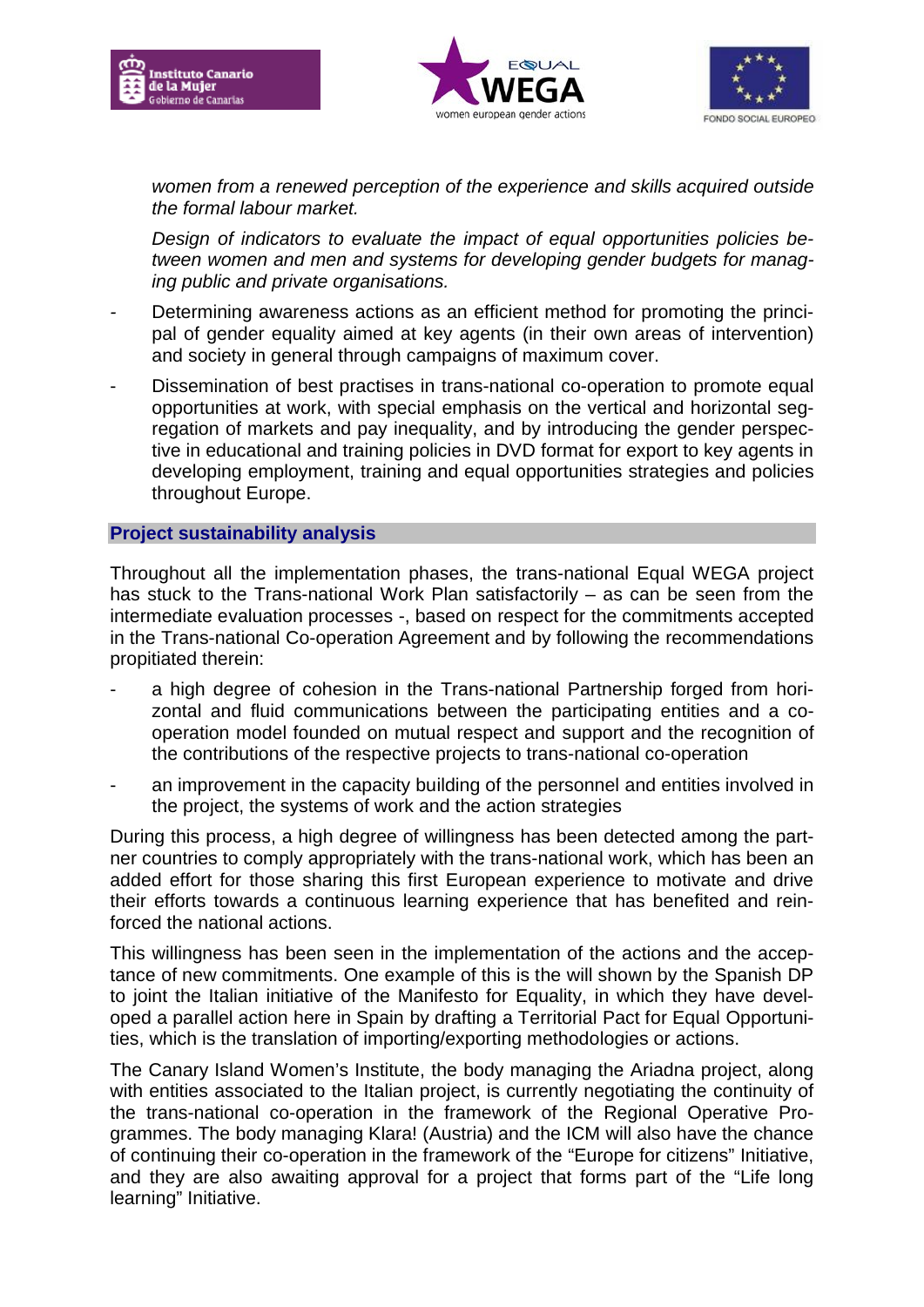





The excellent results obtained as a result of the co-operation within the EQUAL WEGA project is leading all the partner countries to seek all possible alternatives to maintain their co-operation to overcome inequalities between women and men in the European Union.

Initiatives like the ones we have just mentioned, and considering the advances made in the different territories and the joint work strategies generated and the actions taken to define common and innovative solutions to common problems, with a positive evaluation of both the experience and the benefits gained from trans-national cooperation by the participating entities, and with a shared impression of what remains to be done and of the capacities and the potential of each of the partner entities to tackle new challenges, justifies the fact that the implementation and experience of this trans-national action suggests elements that make trans-national co-operation initiatives sustainable in this field.

To accredit the sustainability of the project, an express mention must be made of the commitment shown by the competent authorities to reinforce lines of co-operation to promote gender equality between the Autonomous Community of the Canary Islands and the Autonomous Region of Friuli Venezia Giulia (FVG).

Slovak official bodies endengered the sustainability of Aspekt as the lead partner of the project, as well as the other one NGO partner of the project - Minority Right Group. The sustainbility of these organizaitons, as well as sustainability of many other Slovak NGOs, which exist more then 10 – 15 years, and were involved in Equal projects in 2005 – 2008 are now jeopardized because of the neverending hard administrative complications, and huge, very often non-sense byrocracy, as well as by very late payments of the financies. All capacities are exhausted by these facts, and due to this it is very difficult to plan the later existence of these organisations**.** 

#### **Evaluation balance and conclusions**

The following conclusions can be drawn from the final evaluation process of this trans-national project, explained by way of a synthesis as the factors and analysis that intervene in the implementation of the initiative have already been presented.

The progress and implementation of the Equal WEGA project satisfactorily meet the criteria of:

- Coherence and relevance of the project **objectives** with regard to their socioeconomic, political, cultural and institution context
- Compliance with the Trans-national Work Plan **agenda and calendar**
- Coherence of the **actions** with regard to the project objectives and relevance in the respective territorial contexts
- Value added of the Trans-national Work Plan actions and the implementation of the parallel national projects